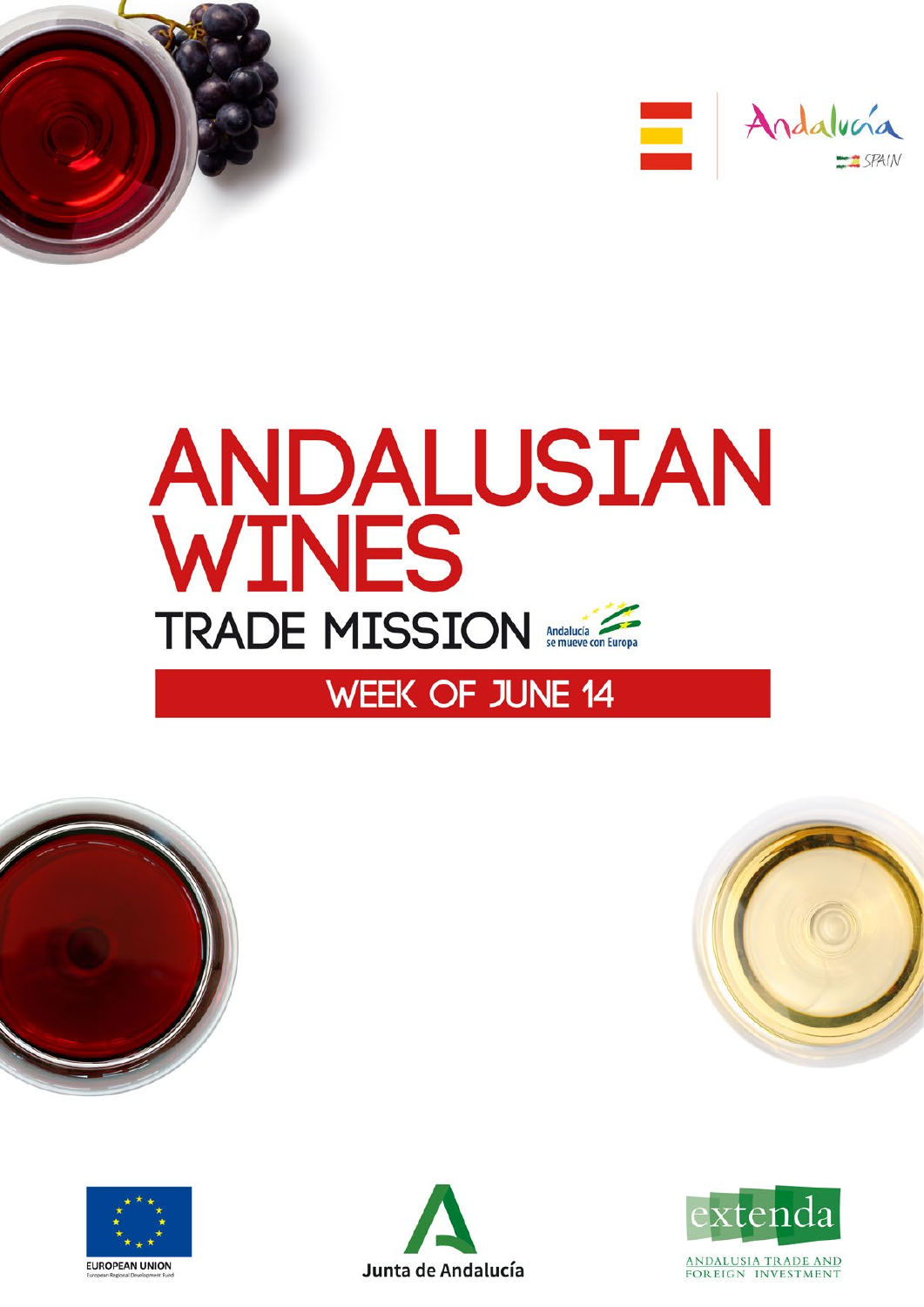

03

# **INDEX**

**[PROLOGUE](#page-2-0)**

**WINES PER PROVINCE**

| <b>ALMERÍA</b><br><b>BODEGA FUENTE VICTORIA</b>                    | 04       |
|--------------------------------------------------------------------|----------|
| <b>CÁDIZ</b>                                                       |          |
| <b>ALTANZA</b>                                                     | 05       |
| <b>BARBADILLO EN SINGULAR</b>                                      | 06       |
| <b>BODEGA MIGUEL DOMECQ</b><br><b>GARCÍA DE LA JARA</b>            | 07<br>08 |
| REGANTÍO VIEJO                                                     | 09       |
|                                                                    |          |
| <b>CÓRDOBA</b>                                                     |          |
| <b>BODEGAS DELGADO</b>                                             | 10       |
| <b>BODEGAS LAGAR BLANCO</b>                                        | 11       |
| <b>BODEGAS TORO ALBALA</b><br><b>LAGAR DE LOS FRAILES</b>          | 12       |
| PÉREZ BARQUERO                                                     | 13<br>14 |
| <b>BODEGAS ROBLES</b>                                              | 15       |
|                                                                    |          |
| <b>GRANADA</b>                                                     |          |
| <b>BODEGAS FONTEDEI</b>                                            | 16       |
| <b>HUELVA</b>                                                      |          |
| <b>BODEGAS ANDRADE</b>                                             | 17       |
| <b>MÁLAGA</b>                                                      |          |
| <b>BODEGA F. SCHATZ</b>                                            | 18       |
| <b>BODEGA GARCÍA HIDALGO</b>                                       | 19       |
| <b>BODEGA LA MELONERA</b><br>BODEGAY VIÑEDOS DE LA CAPUCHINA, S.L. | 20       |
| <b>BODEGAS BENTOMIZ</b>                                            | 21<br>22 |
| <b>BODEGAS DIMOBE</b>                                              | 23       |
| <b>BODEGAS QUITAPENAS</b>                                          | 24       |
| BODEGAS VICTORIA ORDOÑEZ E HIJOS                                   | 25       |
| <b>CORTIJO LOS AGUILARES</b>                                       | 26       |
| <b>VIÑEDOS VERTICALES</b>                                          | 27       |
| <b>SEVILLA</b>                                                     |          |
| <b>BODEGAS TIERRA SAVIA</b>                                        | 28       |
| <b>BODEGAS GONZÁLEZ PALACIOS</b>                                   | 29       |
|                                                                    |          |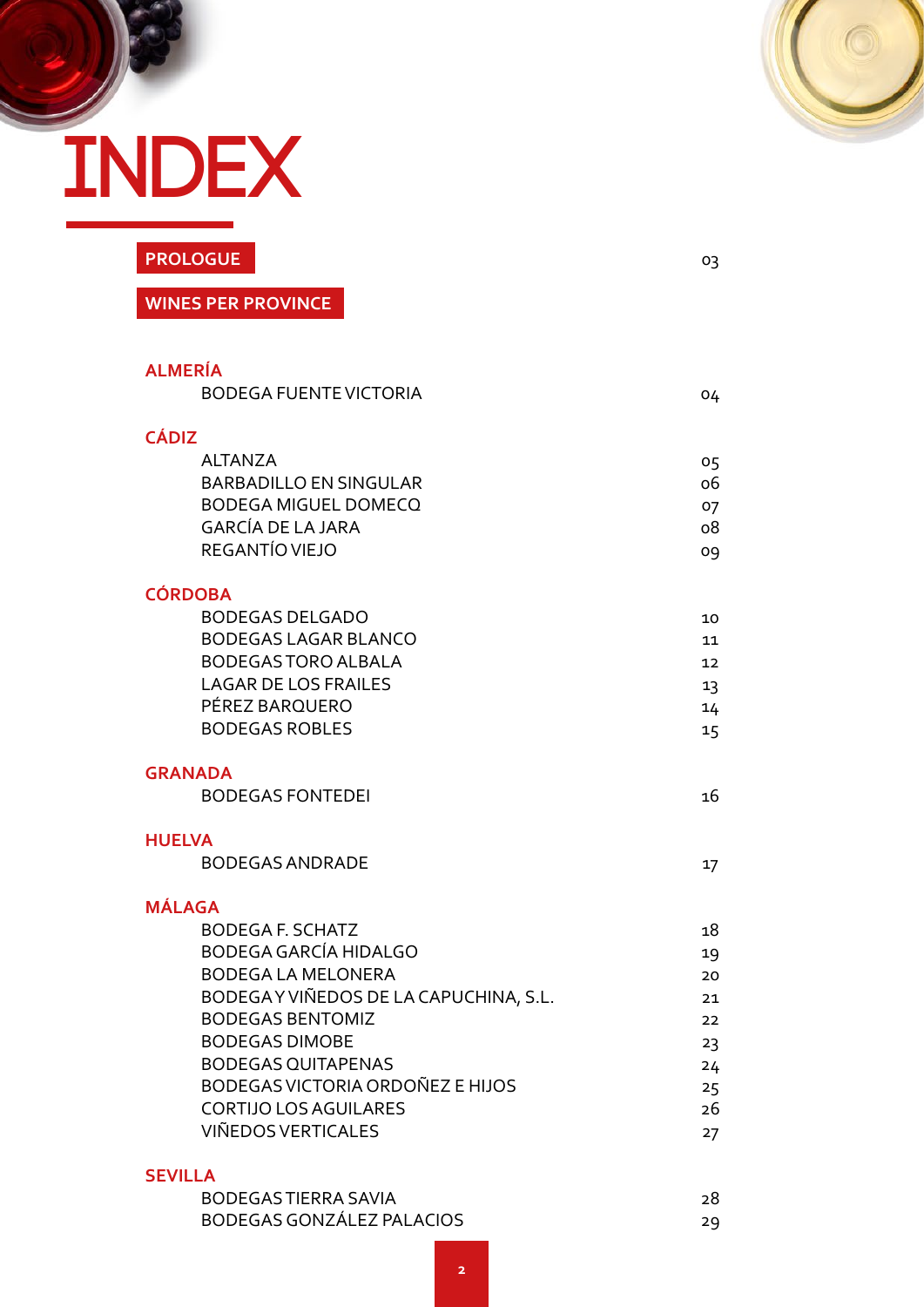

# <span id="page-2-0"></span>**PROLOGUE**

"The cultivation of vines in Andalusia goes back over many centuries and the region is renowned for the production of prestigious wines which are known the world over. Thanks to the growth in maritime trade, the 16th and 17th centuries were a period of particular growth.

The topography, geology and climate of Andalusia are all ideal for the cultivation of vines. The Mediterranean climate with all its different micro climates, the mild average temperatures (16ºC), the lack of frosts and hailstorms, and the long hours of sunshine, combine with the contrasting altitudes and systems of maturing to create wines of exceptional quality, with a wide variety of types and characteristics.

This focus on high quality production has remained right up until the present day and more than 70% of Andalusian vineyards are run under the auspices of one of the seven Denominations of Origin which were set up and monitored by their respective Regulatory Councils: Condado de Huelva (1933), Jerez-Xérès-Sherry (1933), Málaga (1933), Manzanilla de Sanlúcar (1964), Montilla-Moriles (1985), Sierras de Málaga (2001) and Granada (2018). There are also 16 wines with geographic designation (Vinos de la Tierra) and a whole range of historic wines with no specifwic denomination which are none the less extremely popular such as the Tintilla from Rota, the Pajarete, the Moscatel from Chipiona, or the Mosto from the Aljarafe... A whole Wine Culture has grown up around all these different varieties with numerous bodegas, specialised museums, and traditional fiestas..."

Welcome to this mission where Extenda will introduce you to a sampling of the excellent wines we have in Andalusia. From the vineyards of Huelva to Almería, we hope you will find a world of flavours, smells and feelings through these wines that will allow you to experience the essence of Andalusia itself.



(\*) Fuente: www.andalucia.org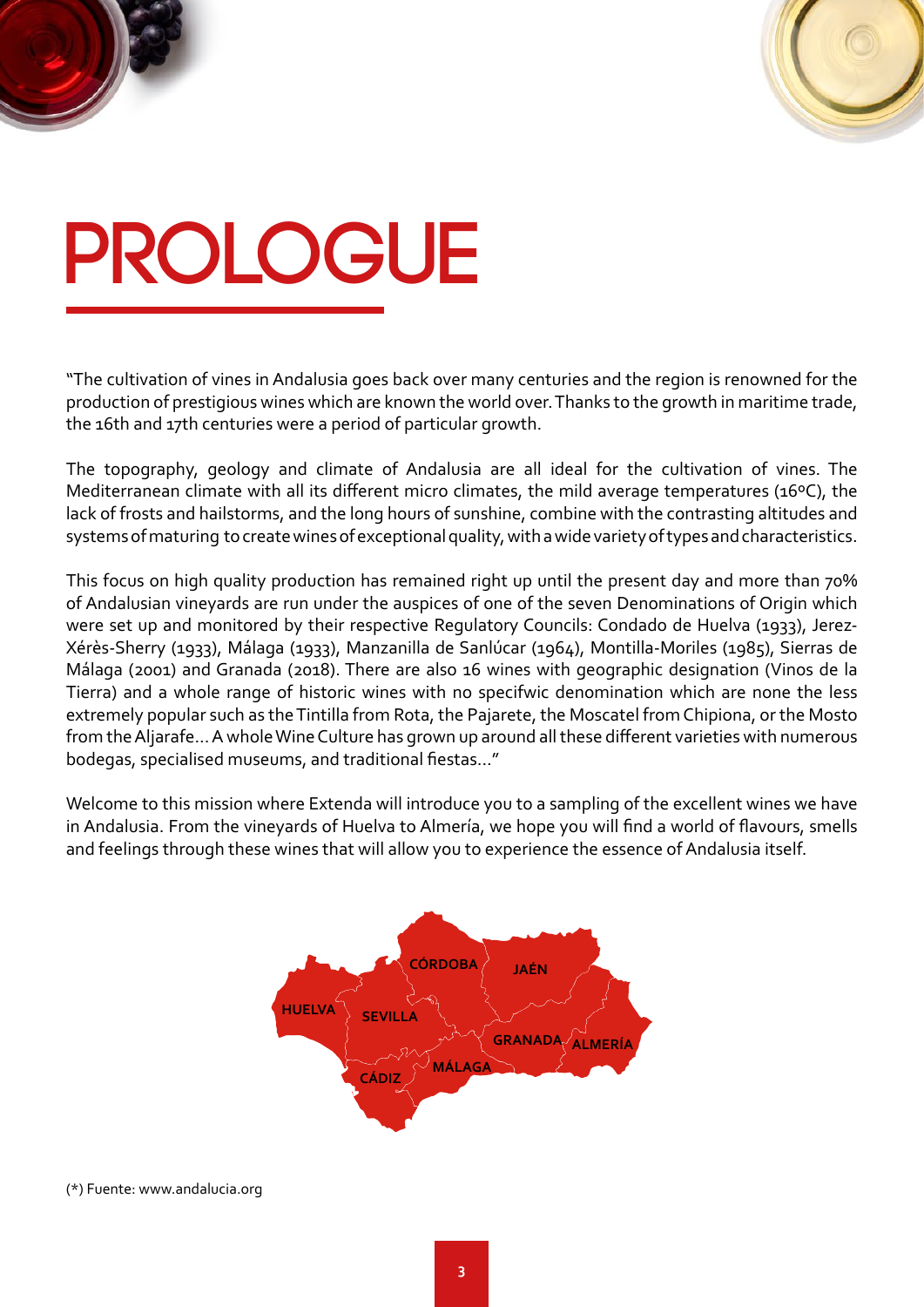<span id="page-3-0"></span>



## **almería BODEGA FUENTE VICTORIA**

Nacho Suárez Tamayo Manager +34 670071999 info@bodegafuentevictoria.es https://bodegafuentevictoria.es



#### **COMPANY INFO**

Our winery takes the name of the volage where it is located: Fuente Victoria. With just over 200 population, it belongs to Alpujarra region of Almería: a valley with a great tradition in vineyards, but quite unknown on the Spanish wine map. We have the most modern technology for production and the desire to put Laujar wines in the place they deserve. Our way of understanding the world of wine is based on the balance between naturalness, passion and our own personality in elaboration and adapting ithe final product to what the professional clients demand.

#### **ANNUAL PRODUCTION**

80.000 bottles

#### **GRAPE VARIETY**

Tempanillo, Syrah, Macabeo y Jaen Blanco.

#### **organic**

No

#### **WINE INFO**

Sulayr: white young wine blend of Macabeo and Jaen Blanco (native grape). Talento: red young wine blend of Tempranillo and Syrah. Cabal: Selection of Tempranillo aged in french and american barrel, 12 months.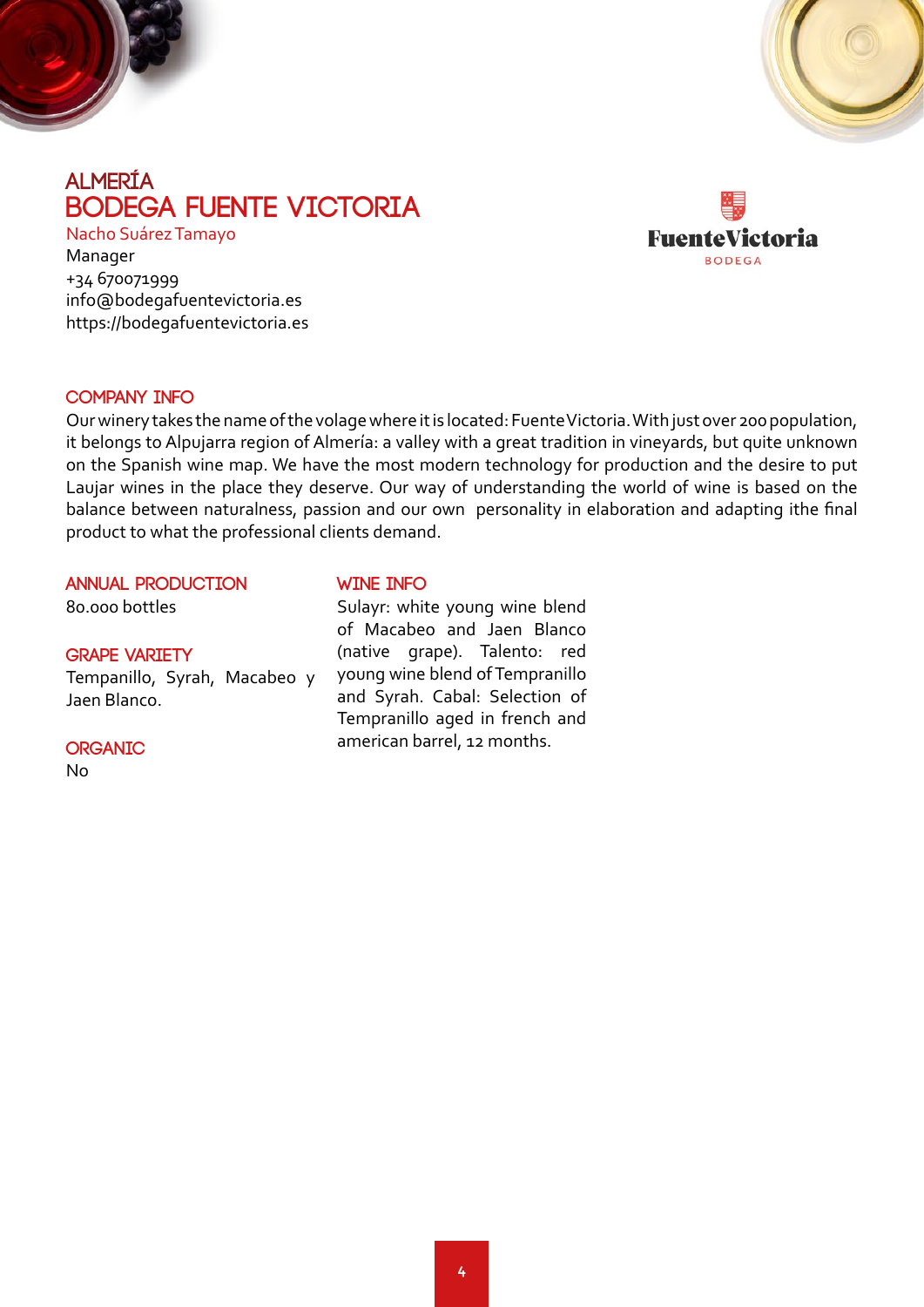<span id="page-4-0"></span>



**cádiz ALTANZA** Alberto Anoz

Export Manager +34 683258908 alberto@v.com https://www.altanza.com

**COLECCIÓN** Roberto Amillo A LTA N Z A

#### **COMPANY INFO**

Altanza was the first winery from in D.O.Ca Rioja to disembark in the D.O. Jerez, joining the two oldest and most important D.O.s in Spain. In 2017, Altanza teamed up with the largest collector of historical pieces from Jerez in Spain, the Riojan Roberto Amillo, to select and commercialize the "Colección Roberto Amillo de Altanza", made up of 5 sherries, a brandy and two vermouths, which have obtained exceptional scores. We have a winery and gallery in the historic center of Jerez de la Frontera, which treasures our precious collection and Roberto´s antique collection. We bottle in limited quantities of no more than 4,000 bottles per type of wine.

#### **ANNUAL PRODUCTION**

25.000 bottles

#### **GRAPE VARIETY**

Palomino / Pedro Ximenez.

#### **organic**

No

#### **WINE INFO**

VERMOUTH: Elaborated with a careful selection of sherry wines, from Palomino and Pedro Ximenez grapes, macerated with more than 30 botanicals, and aged in 500-Liter Sherry Casks. Aging time: Oloroso 15 years/ PX 6 years; 6 months in French oak. Delicate maceration of more than 30 botanicals, including wormwood, cinnamon, cardamom, thyme, along with sweet cloves, anise, nutmeg, among others. 91 Points from PEÑIN Guide & 90 Points from James Suckling BRANDY:A more than 30 years old Brandy (Solera Gran Reserva) distilled from Airén grapes, with an elegant and complex nose. Smooth and mellow, elegant, and balanced with a long and pleasant aftertaste. 96 Points PEÑIN OLOROSO: An Oloroso with more than 30 years aging time (average). It has a fragrant

nose, intense and complex with a tannic bitterness present from the oak in the undertones and a long spicy finish. 93 ROBERT PARKER, 95 PEÑIN & 94 JAMES SUCKLING AMONTILLADO: An impressive Amontillado with an average aging time of more than 40 years. Intense, complex, and elegant, with dried fruits, herbal and toasted aromas. 95 Points ROBERT PARKER, 95 Points PEÑIN & 93 Points JAMES SUCKLING PALO CORTADO: A very elegant Palo Cortado. It has a highly aromatic nose loaded of toasted oak, walnuts, dried fruits, leather, citrus, toffee, mocha, and spicy notes. 94 Points ROBERT PARKER, 95 Points JAMES SUCKLING & 96 Points PEÑIN.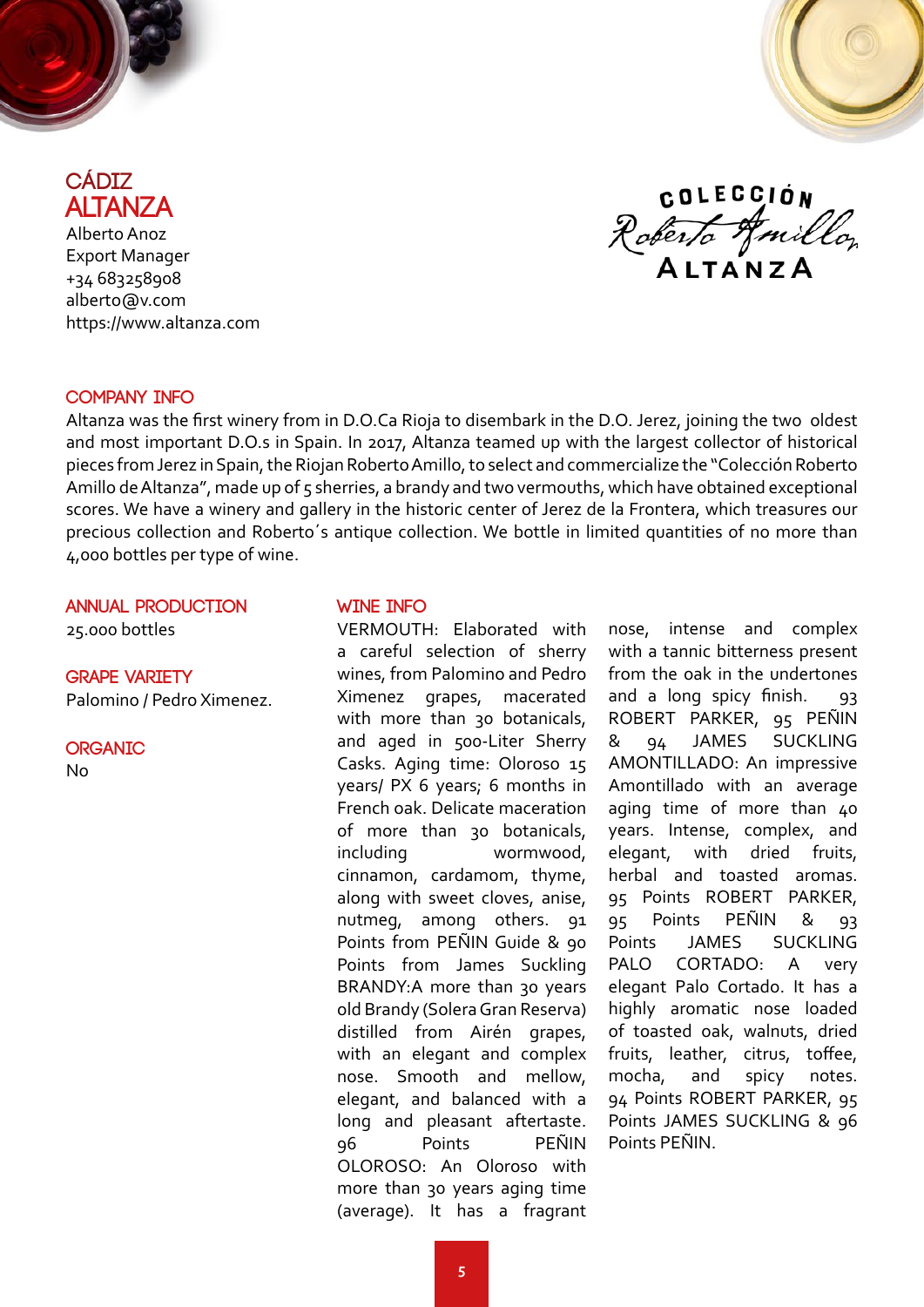<span id="page-5-0"></span>

## **cádiz Barbadillo en singular**

Carmen Romero Manager +34 609527437 carmen@barbadillo.com https://www.barbadillo.com/



## **BARBADILLO**

DESDE 1821

#### **COMPANY INFO**

Founded in 1821 in Sanlucar de Barrameda (Cadiz), Barbadillo is still a family business in its entirety with strong traditions and a cultural heritage that provides its solid foundations. In the cellars we continue to age our wines in the same spaces in which we did 200 years ago, respecting the traditional methods to the maximum. One of the great hallmarks of Bodegas Barbadillo is its connection with the land on which it sits, Sanlucar de Barrameda, both with its own vineyards and the longstanding relationships with many grape growers of the area. These allow us to maintain the personality of our wines and vinegars.

#### **ANNUAL PRODUCTION**

11.000.000 bottles

#### **GRAPE VARIETY**

Palomino, tempranilo, tintilla de rota.

#### **organic**

Yes

#### **WINE INFO**

Sherry and Manzanilla wines, Still white and Red wines Vinos de la tierra de Cádiz, Sparkling wines.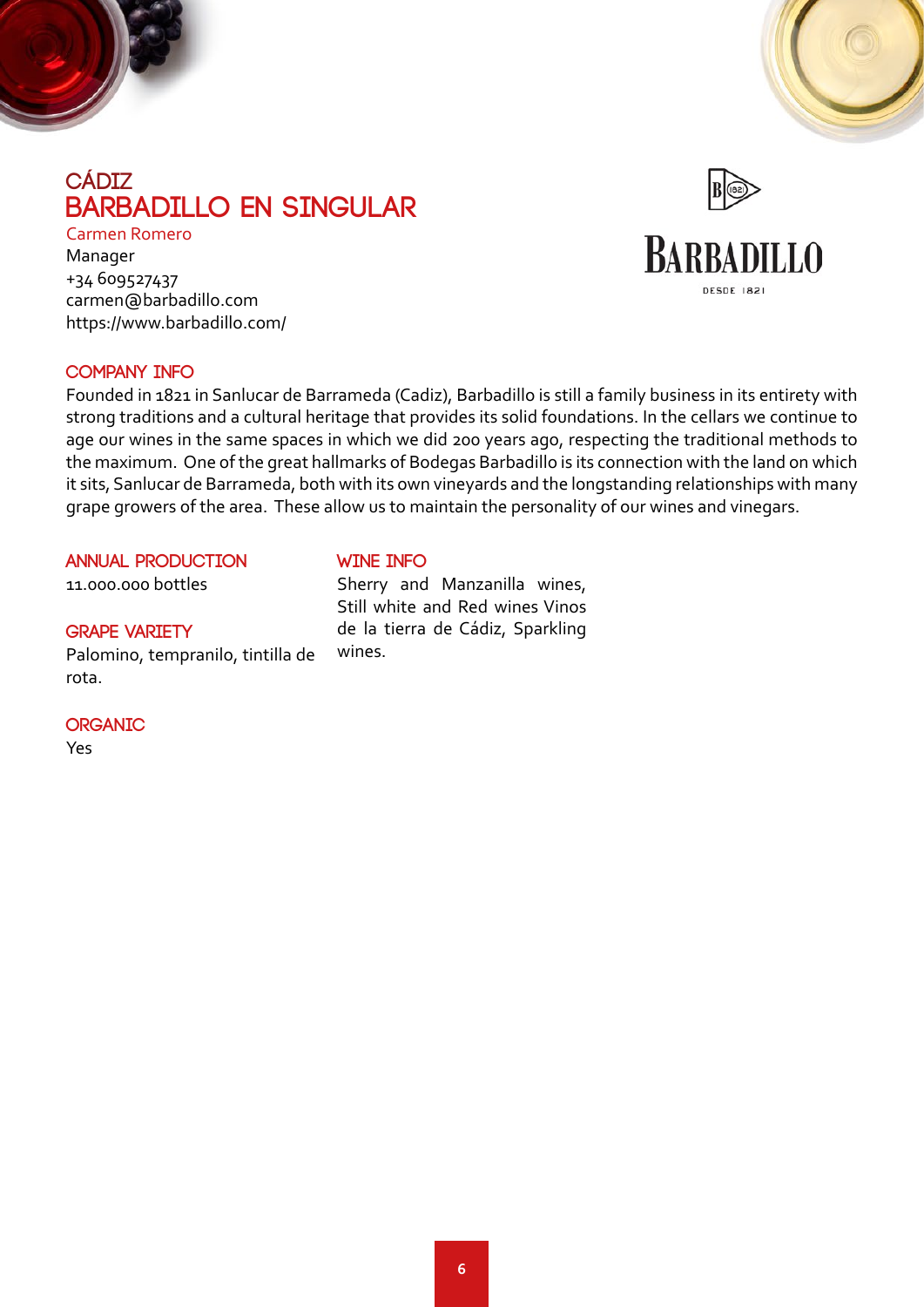<span id="page-6-0"></span>

## **cádiz BODEGA MIGUEL DOMECQ**

Jose Antonio Martínez Caballero Export Manager +34 639118351 export@migueldomecq.com https://www.migueldomecq.com



#### **COMPANY INFO**

Originally from France, the Domecq family has been involved in the wine business since 1730. for generations, they have contributed to the wine industry with their knowledge about new winegrowing and winemaking techniques. Miguel Domecq is a seventh-generation member of the family saga devoted to the wine business. Bodega Diguel Domecq has now become a personal project for winemaking in the Torrecera family estate. The Torrecera estate is located in Jerez de la Frontera, province of Cadiz, Spain. The city of Cadiz was founded by phoenicians some 1,000 years b.c. and were known to have planted vineyards and olive trees. Near our winery, there are remains of an ancient Phoenician settlement with a wine press that dates to the year 800 b.c., considered to be the oldest archaeological remains of a winery in all of western Europe. Consequently the quality wines bodega Miguel Domecq produces reflects the heritage and knowledge in winemaking of previous generations and at the same time provides the foundation of a promising future for the new wines from Cádiz. Exploring the potential of our Albariza soil along with our fantastic climate to make Wines, we have managed to produce outstandin sparkling, white, rose and red wines of different type and maturity. Our winery is in the middle of our vineyard were we own 45 ha of grape varieties such as Chardonnay, Tintill de Rota, Tempranillo, Cabernet Sauvignon, Shiraz,Merlot We work we the latest systems in our vinification plant and age our different wines in French oak barrels.

### **ANNUAL PRODUCTION**

160.000 bottles

#### **GRAPE VARIETY**

Chardonnay, Tintilla de Rota, Cabernet Sauvignon, Shiraz, Merlot, Tempranillo

#### **organic**

No

#### **WINE INFO**

We have three ranges of wines:

Talayón which is a sparkling wine made of 100% chardonnay grapes which have been planted on albariza soil. We elaborate it following the traditional method with 9 months of ageing on its lees.

Entrechuelos embraces 4 types of wines, young white, rose, reds of different ageing in French oak barrels, Roble, tercer año ( crianza) and premium (reserva9 and our latest released, a semi sweet Chardonnay.

Alhocén is our premium range with three wines, Barrel fermented Chardonnay, Selección personal and Torre de Ceres 100% Tintilla de Rota grape. All of them produced in very small scale from grapes from the best parcels of our vineyards.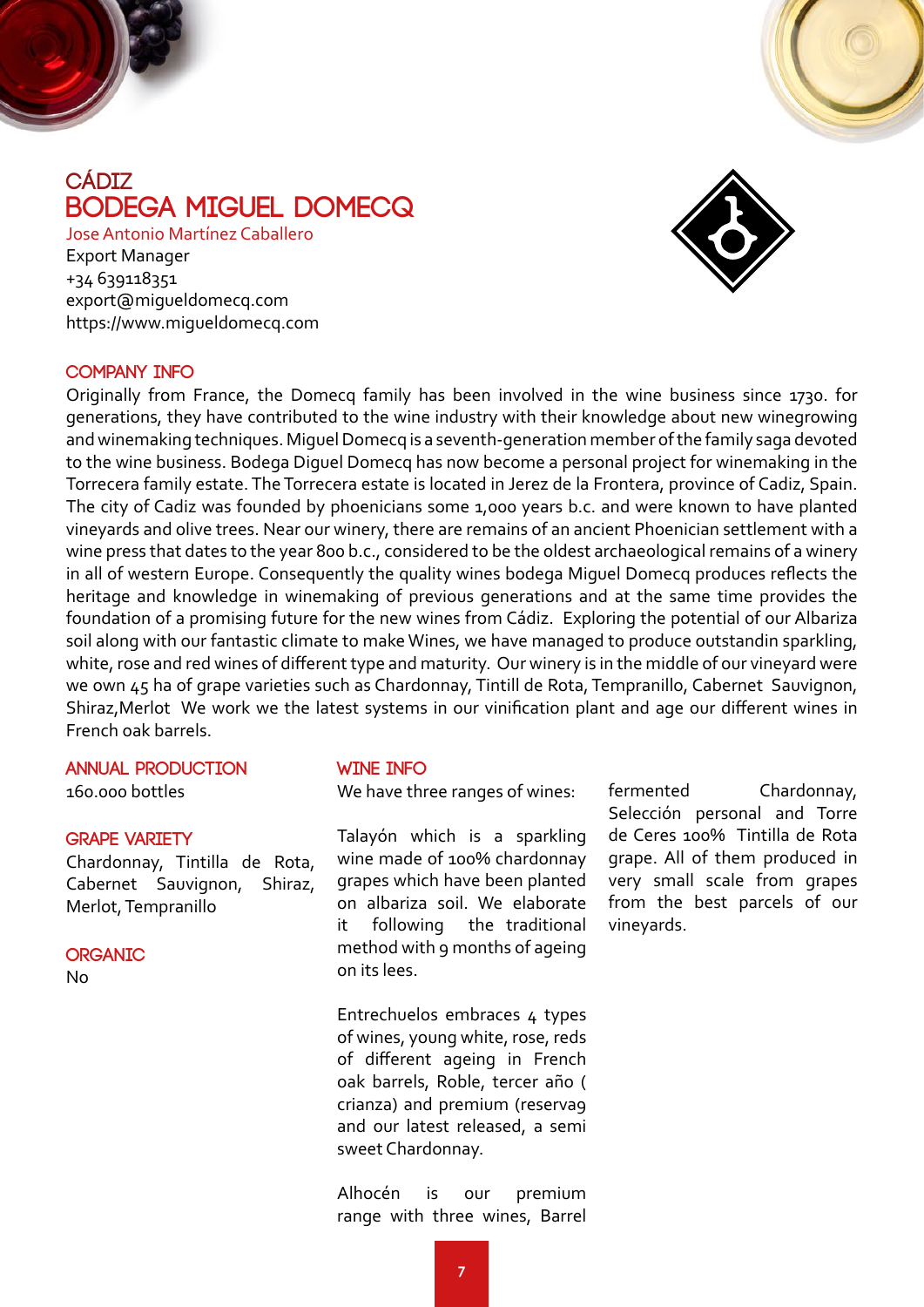<span id="page-7-0"></span>



## **cádiz García de la Jara**

Carmen Romero García Co-Owner +34 609527437 carmen@garciadelajara.com https://garciadelajara.es/



#### **COMPANY INFO**

'García de la Jara' is a tribute to our beloved grandfather Paco García, a croppper who enjoyed his life by the sea, always passing on his enthusiasm for nature. Now, his three grandsons have grown a vineyard in the family field next to the sea, creating a red wine in a land full of manzanilla. In his honor we have kept his always worn spanish hat as its label. We have been in the wine industry for quite a long time by now and this proyect has been our dream that is now coming true. That is why we have devoted ourselves to it, a handmade and traditional yet innovative creation. Our vineyard (2 hectares) is beside the sea and it's the perfect environment to plenty chameleons and birds. However, we ensure a great scent and forcé by using the rigth techniques without making any harm on the wildlife. Recently we have started elaborating the wine in our own field, following the traditional way yet boosting the fragance using our self-developed method.

#### **ANNUAL PRODUCTION**

10.000 bottles

## **GRAPE VARIETY**

Petit Verdot, Tintilla de rota.

**organic** Yes

#### **WINE INFO**

Garcia de la jara. Red wine. Smooth and silky, plums, chocolate, and cedar on the nose. Fresh fruit, balsamic and herbaceous notes. Mineral and saline on the finish.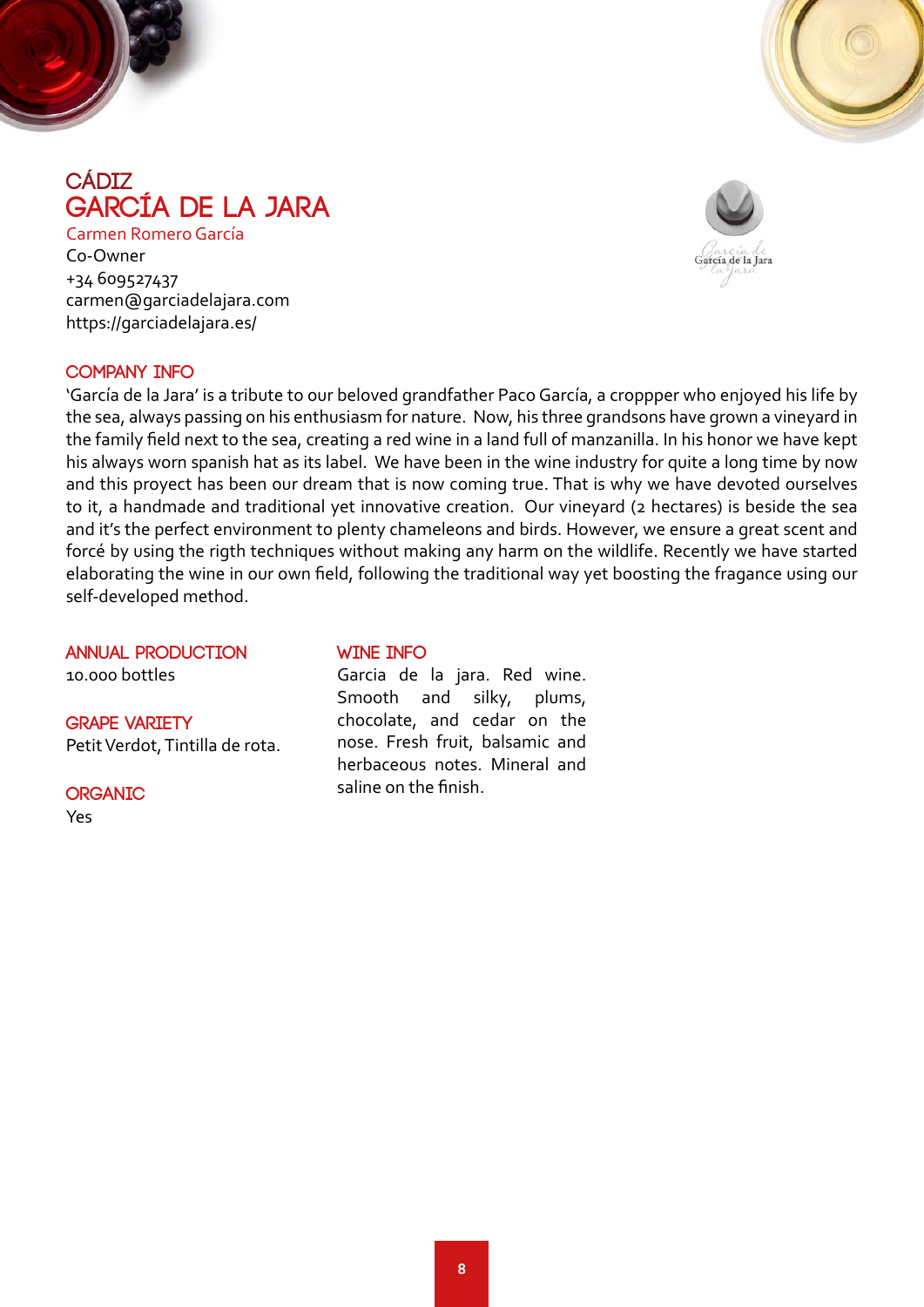<span id="page-8-0"></span>



### **cádiz REGANTÍO VIEJO**

Daniel Naranjo Export Manager +34 638762950 comercial@regantioviejo.com https://regantioviejo.com/



#### **COMPANY INFO**

The story of our winery dates back over thirty years ago, when our vineyards were planted.At Regantio Viejo we take care of all the stages of the wine production: we hand pick our grapes by night, we produce the juice, we age and we bottle ourselves. This is how we make sure that what you get in a bottle of our wine is of the best quality.

#### **ANNUAL PRODUCTION**

40.000 bottles

**GRAPE VARIETY** Syrah, Merlot.

**organic** No

#### **WINE INFO**

Our wine is crafted meticulously, searching for the maximum expression of the fragrant aromas of our grapes. Distinguished by its freshness and pleasant taste, this wine presents fruity and slightly spicy notes.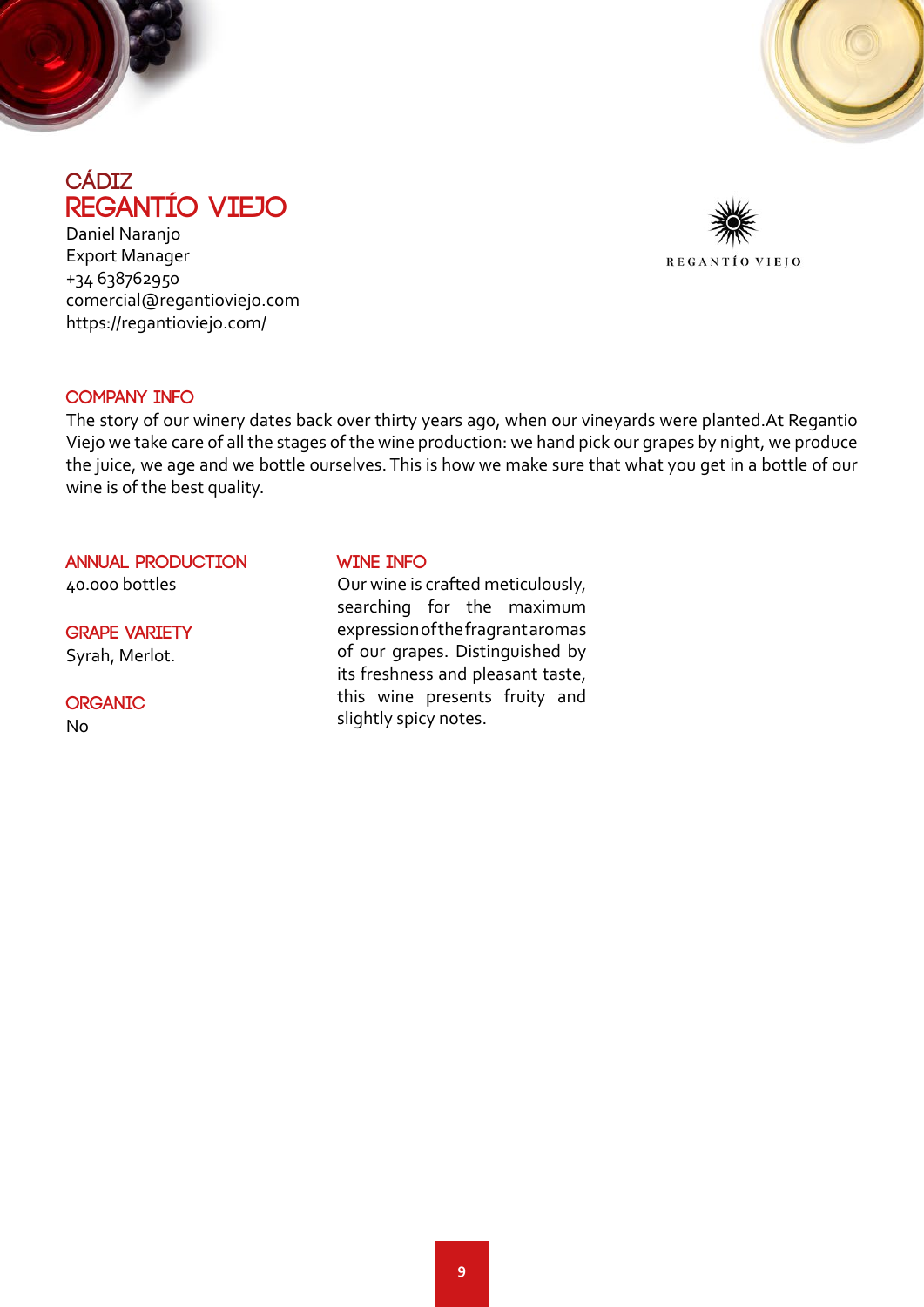<span id="page-9-0"></span>



## **córdoba BODEGAS DELGADO**

Javier Alvarez de Sotomayor Manager +34 630946634 fino@bodegasdelgado.com https://bodegasdelgado.com/

![](_page_9_Picture_4.jpeg)

#### **COMPANY INFO**

Bodegas Delgado has been producing quality wines and vinegars since 1874. It mainly produces fortified wines and vinegars protected by the DO Montilla Moriles.

#### **ANNUAL PRODUCTION**

500.000 bottles

#### **GRAPE VARIETY**

Pedro Ximénez, chardonnay, tempranillo, syrah, cabernet.

#### **organic**

No

#### **WINE INFO**

Fortified wines and vinegars protected by the DO Montilla Moriles from Pedro Ximénez grape. Pedro Ximénez grape vermouth. White wine from Charndonnay grape and Red wine from tempranillo-syrahcabernet grape.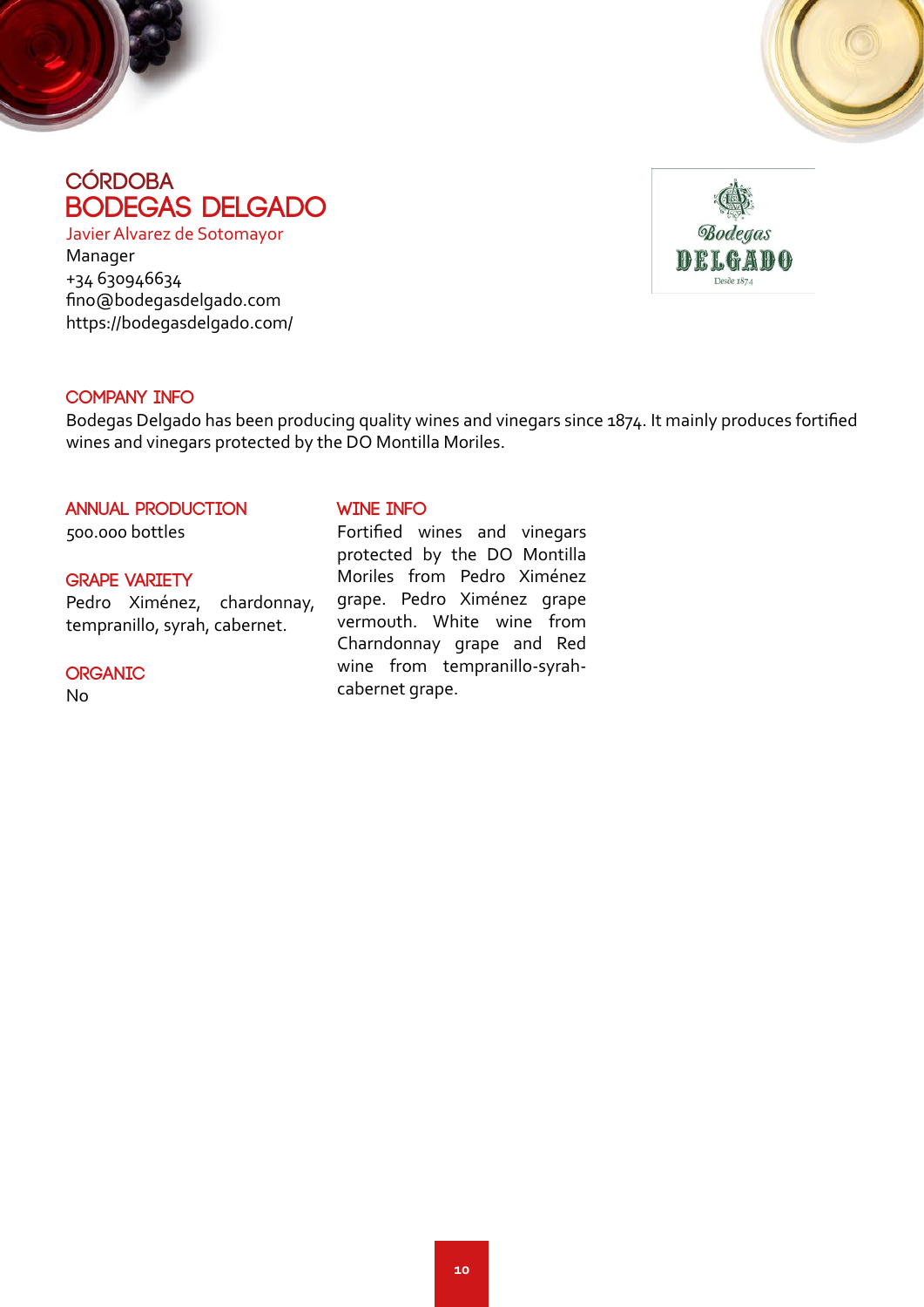<span id="page-10-0"></span>![](_page_10_Picture_0.jpeg)

## **córdoba BODEGAS LAGAR BLANCO**

Miguel Cruz Gálvez

Export Manager +34 628319977 lagarblanco@lagarblanco.es https://www.lagarblanco.es/

![](_page_10_Picture_4.jpeg)

#### **COMPANY INFO**

Lagar Blanco is a family winery, it is a personal project of Miguel Cruz Marqués, an agronomist and oenologist for almost fifty years with extensive experience in various apellations of wines. We make small quantities of wines and vinegar with the utmost care to obtain a product of the highest quality. The winery is located 600 meters above sea level in the Sierra de Montilla, one of the top quality areas of the Montilla Moriles appellation of origin.

#### **ANNUAL PRODUCTION**

70.000 bottles

**GRAPE VARIETY** Pedro Ximénez.

**organic** No

#### **WINE INFO**

We make top quality wines and vinegars from Apellation of Origen Montilla( Sherry style). Amontilla, Palo Cortado, Fino, Oloroso, Sweet Pedro Ximénez and Dry young wine. They are all 100% Pedro Ximénez variety.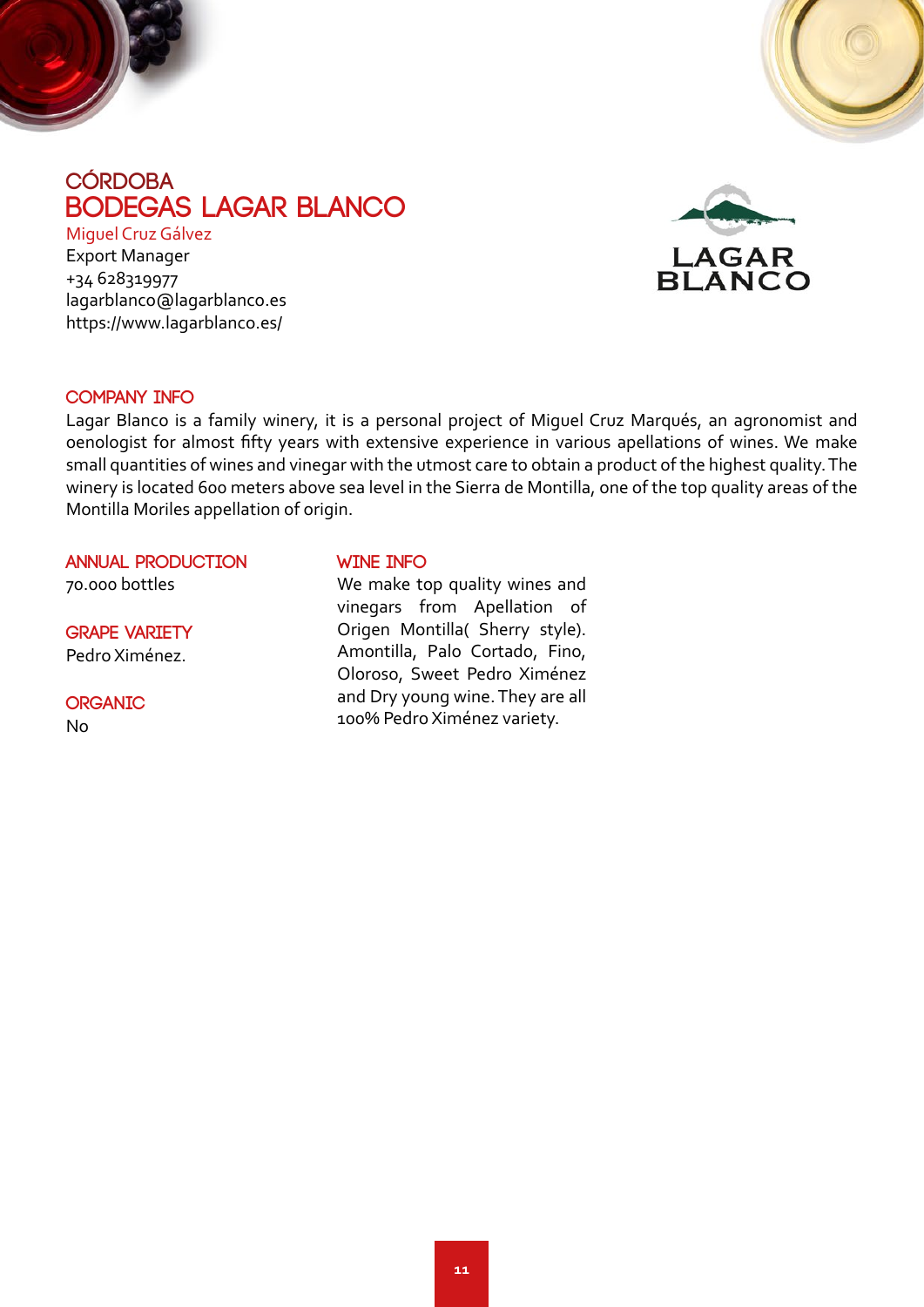<span id="page-11-0"></span>![](_page_11_Picture_0.jpeg)

![](_page_11_Picture_1.jpeg)

## **córdoba BODEGAS TORO ALBALA**

**BODEGAS** TORO ALBALÁ

Antonio Sorgato Export Director +34 697179680 exportceo@toroalbala.com http://www.toroalbala.com

#### **COMPANY INFO**

The Toro Albalá winery began in the heart of Southern Cordoba in 1922, which is famous for its wine region Montilla-Moriles. Our history begins with the story of a small wine grower José María Toro Albalá who had the great idea of keeping aged wines to create wine treasures destined for the most demanding palates and whose family values are still founded on this philosophy today. Although considered a risk in view of the economic situation at that time, his idea was a great success and Toro Albalá wines are now to be found on the best tables in the world.

**ANNUAL PRODUCTION**

400.000 bottles

#### **GRAPE VARIETY** Pedro Ximenez.

**organic** No

#### **WINE INFO**

Wines from MONTILLA-MORILES, traditional wine from Andalucía, Fino, Amontillado, Palo Cortado and the Sweet Pedro Ximenez, in the portfolio we produce top quality Balsamic vinegar.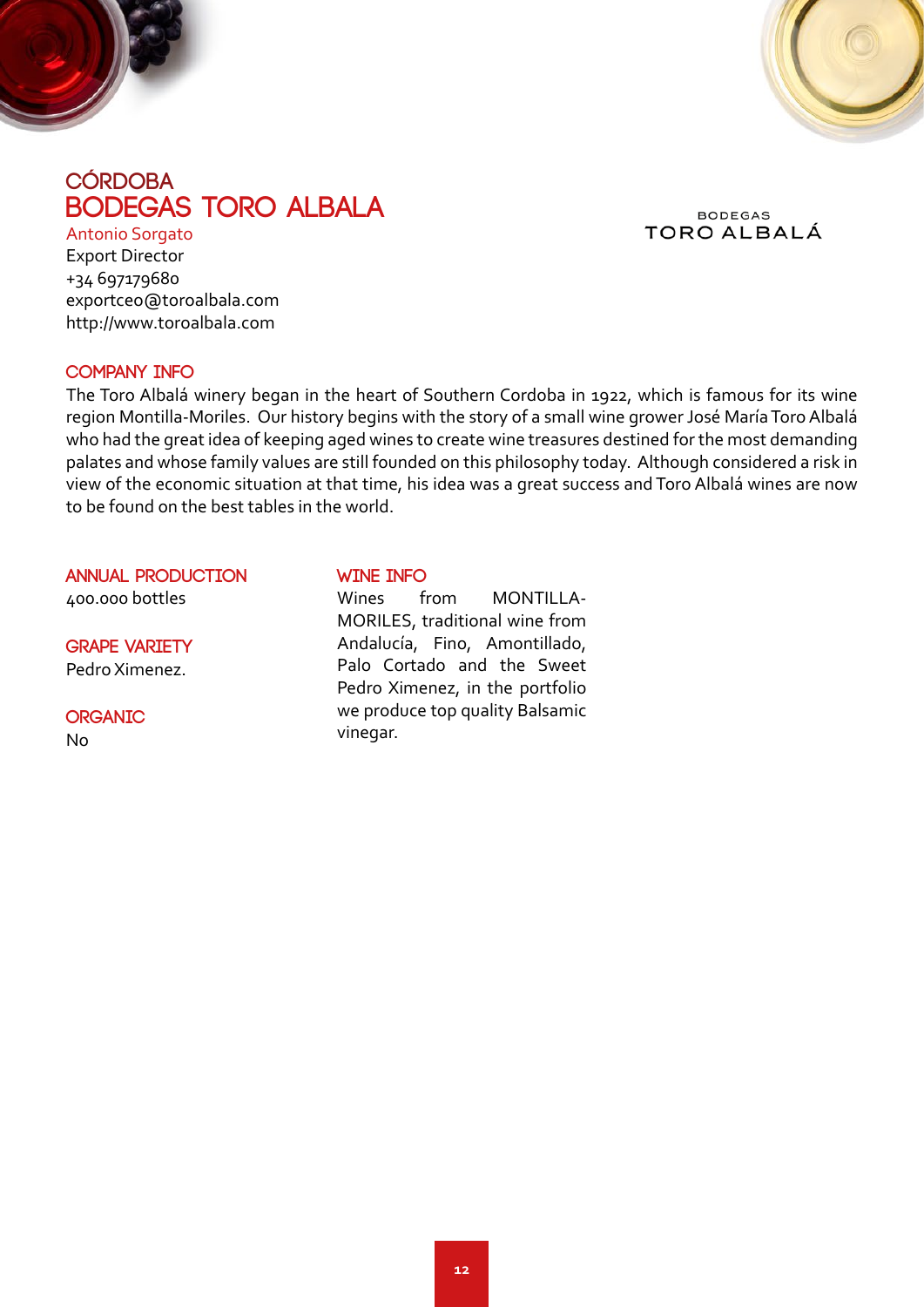<span id="page-12-0"></span>![](_page_12_Picture_0.jpeg)

## **córdoba LAGAR DE LOS FRAILES**

Charo Pérez Morales Marketing Manager +34 639179492 charoperezmorales@gmail.com http://www.lagardelosfrailes.com

![](_page_12_Picture_3.jpeg)

#### **COMPANY INFO**

Lagar de los Frailes is located in the Southeast of the province of Cordoba, in" Moriles Altos", the higher quality area of Montilla Moriles P.D.O. This centenary Lagar holds more than 300 americam oak casks and it make up one of the most expectacular "static soleras" in the region. One of the most outstanding features is its semiburied cellar which gives its wines a static ageing at a perfect temperature and a unique character. The winery is surrounding by 11 hectares of Pedro Ximénez white grapes, the main variety in this area which reaches its natural alcoholic ripening thank to the extremely dry and sunny climate and that is the reason why this wine doesn´t contain added alcohol. In this area the chalky soil is another key factor in the high quality of the wine. It is called locally "Albariza" and it is capable of retaining the moisture that the wineyard requires. The most notable wine is The Fino with saline tone and a hint of fruit, citric with a yeasty flavour as a result of its biological ageing. Another singular wine is Amontillado which has been ageing in oak barrels for 25 to 35 years.

#### **ANNUAL PRODUCTION**

1.500 bottles

**GRAPE VARIETY**

Pedro Ximenez.

#### **organic**

No

#### **WINE INFO**

Amontillado en rama lagar de los frailes (tasting notes): This wine comes from the finest and oldest Fino wine that aged in American oak barrels under a veil of flor. Later, the flor dies off and the wine continues ageing under oxidative process for years through "Solera System", In this stage the wine integrates the aromas and gains in concentration, depth and length. Tasting Notes: a distinctive ambar colour with

golden specks. On the nose is very intense, pungent and elegant including toasted nuts, spices, tobacco and lightly woody notes. On the palate is flavourful with a salt and mineral character. Its notable volume leads to a long and persistent finish. Alcohol: 18% Vol Average ageing: 25 years Grape: 100% PX Serve at a Temperature of 10-12ºC Gastronomy: Excellent as an aperitif and as an accompaniment to cured meat, hard cheese, meat stew, smoked and bluefish.

FINO en rama terrevuelos de lagar de los frailes: Wine aged under a veil of flor from the native yeasts which grow in the surface of the wine. The action of the yeasts imbues the wine with an extraordinary aroma. Tasting Notes: golden colour. On the nose it is intense, full

of nuances such as ripe apple, bitter almond and herbaceous, yeasty and spicy notes. In the mouth it is tasty with great body and balanced, leaving a roasted nuts aftertaste, persistent and a lingering finish. Alcohol:15% Vol Average ageing: 15 years Grape: PX Recommendations: serve at a temperature of 12- 14 °C Gastronomy: this wine stands out for its versatility, it may be served as an aperitif with classic Iberian jam, olives and hard cheese, and perfect accompanaiment with fish, rice, soup dish and seafood.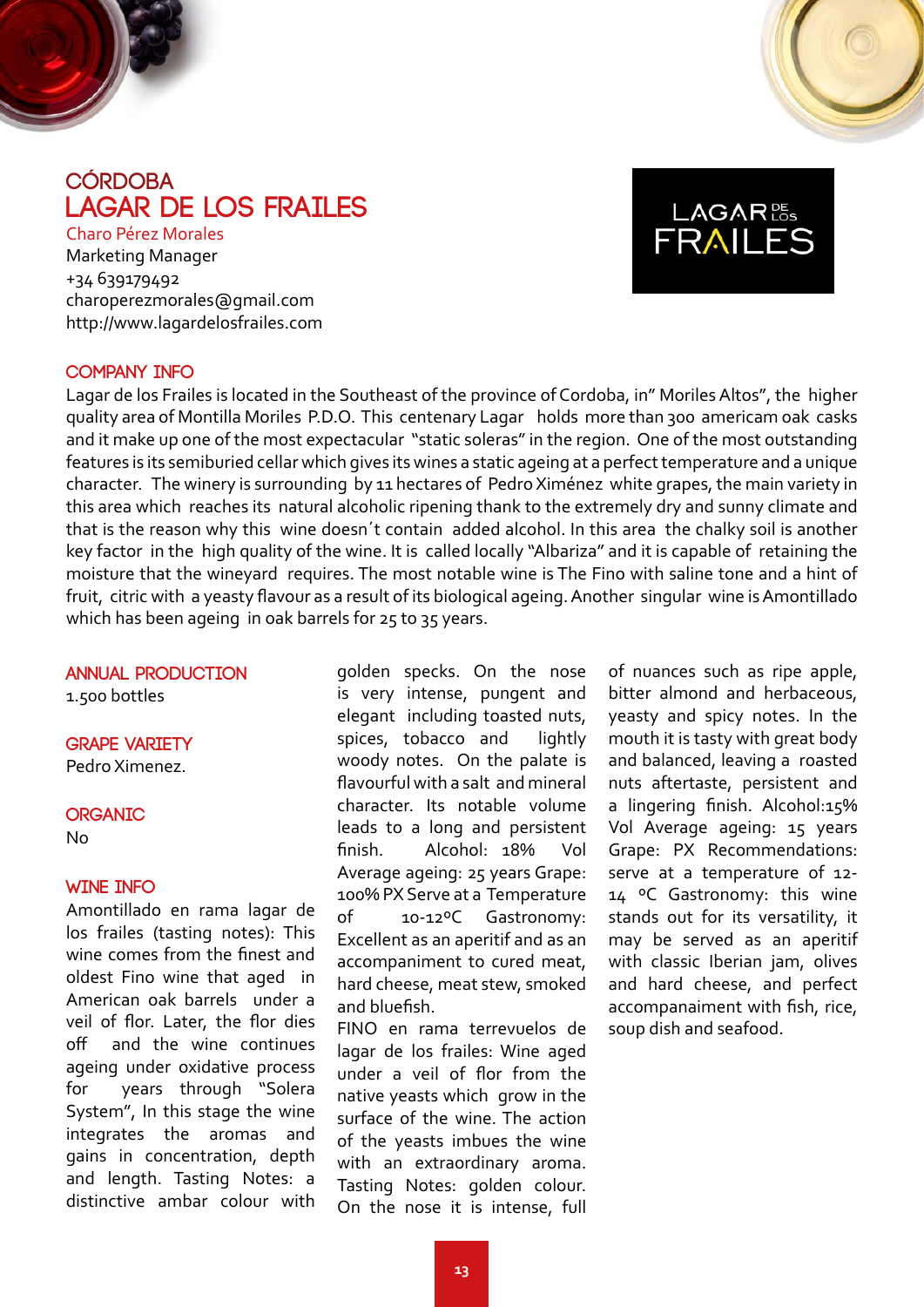<span id="page-13-0"></span>![](_page_13_Picture_0.jpeg)

![](_page_13_Picture_1.jpeg)

## **córdoba PEREZ BARQUERO**

Rafael Delgado Ruz Export Manager +34 649902675 r.delgado@perezbarquero.com http://www.perezbarquero.com

Perez Barcuero S.A.

#### **COMPANY INFO**

Company founded in 1905 with quality as main objective with current presence in more than 50 countries around the world. Our range included white wines, red wines, fortified wines, vermouth brandy and spirits from very competitive to top premium quality with scores up to 100 points by Roert parker. We work under the strictest standards of ISO9001:2015 and IFS and special care of our cellar master to maintain qualities of our wines and brandy following Solera and Criadera system. We invite attending companies to know more about our Company and products and get convinced of quality we offer.

#### **ANNUAL PRODUCTION**

6.000.000 bottles

#### **GRAPE VARIETY**

Pedro Ximénez para vinos generosos, Pedro Ximénez, Verdejo y Moscatel para vinos blancos y Tempranillo, Shirah y Cabernet Sauvignon para los tintos.

**organic**

No

#### **WINE INFO**

Wide range of wines mainly from Pedro Ximenez grape from very dry Fino, Amontillado and Oloroso to sweet Pedro Ximénez and following Solera system with different levels of quality starting with LOS AMIGOS, followed in age by GRAN BARQUERO, LA CAÑADA, SOLERAS 1955 and SOLERAS 1905. FINCA LA CAÑADA for single variety Verdejo, VIÑA AMALIA blend of PX, Verdejo and Moscatel and CASA VILLA-ZEVALLOS for Red Vino de la Tierra de Córdoba.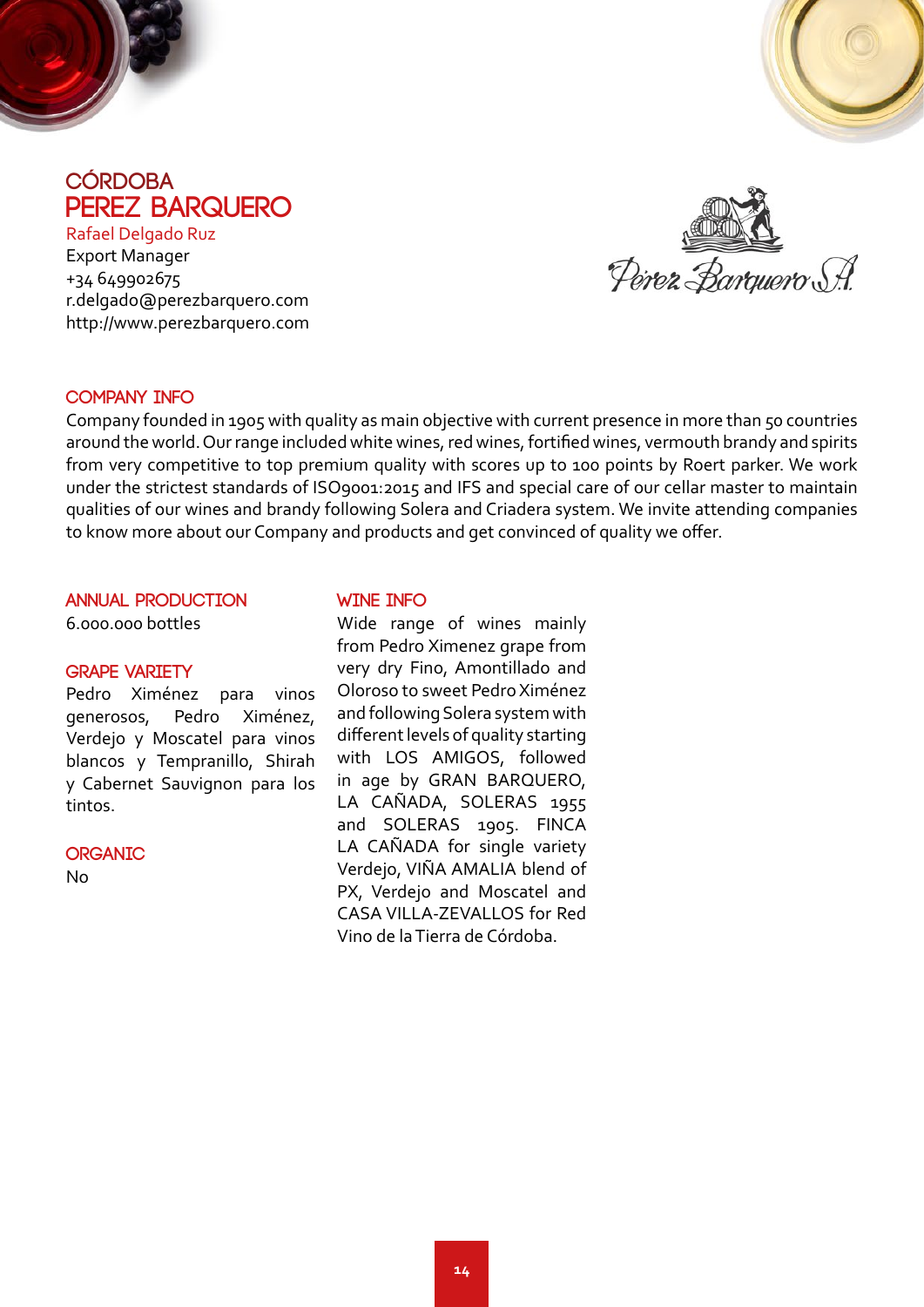<span id="page-14-0"></span>![](_page_14_Picture_0.jpeg)

![](_page_14_Picture_1.jpeg)

### **córdoba BODEGAS ROBLES**

Pilar Roldán Export Department +34 635264915 export@bodegasrobles.com http://www.bodegasrobles.es

![](_page_14_Picture_4.jpeg)

#### **COMPANY INFO**

The Robles family has been dedicated to wine making since 1927. In the late 1990s, the third generation takes over the winey and understands the need to incorporate organic viticulture and work with indigenous yeast into the tradition of the winery. Currrently we have the whole range of generosos wines in organic production. We keep an ongoing dialogue and exchange of knowledge between the winery, the University and several national and international research centers. We continue developing new products as our Vermouth VRMT whith a very old Andalusian recipe, the first Organic Pedro Ximenez Brut Nature, some Vinegar and Reductions of wine and Vinegar. During all these years we keep Cultivating organic grapes with the greatest intensity and quality of flavours and aromas that we know, overseeing its natural process and conveying all that wealth of the fruit in the wine. In other words: elaborating wines which express a purity, the faithful reflection of the soil and varietal character of the grape. Wines belon

#### **ANNUAL PRODUCTION**

800.000 bottles

**GRAPE VARIETY** Pedro Ximénez.

**organic**

Yes

#### **WINE INFO**

In the winery, the elaboration team, pay special attention to the use of indigenous yeasts and physical processing of the wine. In this fashion, the fermentation of our wines is elaborated with indigenous yeasts which are present in the soil of the vineyard and reaches the winery attached to the skin of the grape. That is why the ecological care of our vineyard is so important: the yeasts are primarily responsible for the wine to express what it is, transforming the sugars in the grape must into alcohol. When one speaks about wines which manage to express an identity, the indigenous yeasts are regarded as almost a must

do obligation. In other words: elaborating wines which express a purity, the faithful reflection of the soil and varietal character of the grape. Wines belonging to their soil.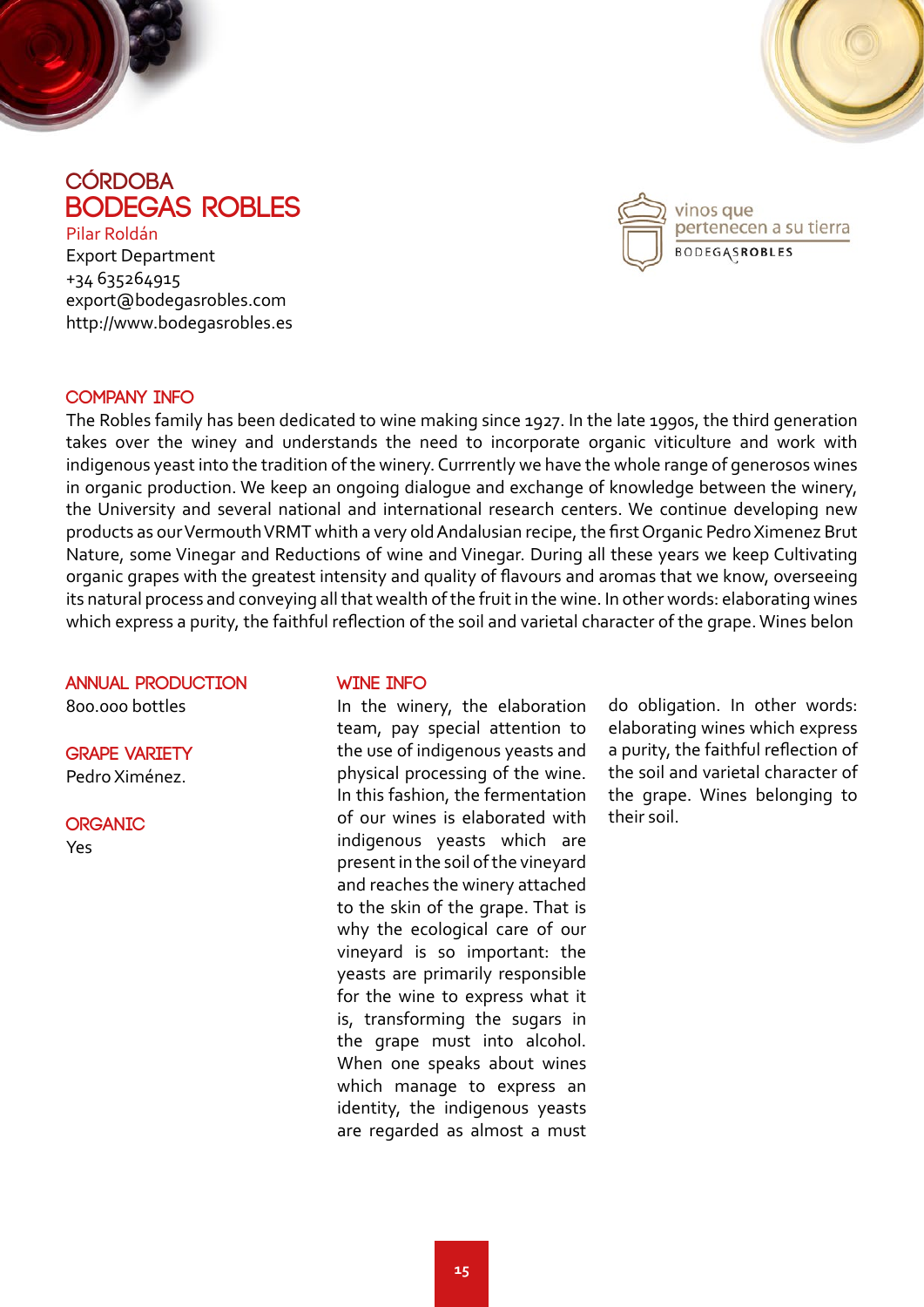<span id="page-15-0"></span>![](_page_15_Picture_0.jpeg)

**BODEGAS FONTEDEI** Antonio López de la Casa Manager +34 620126514 info@bodegasfontedei.es http://www.bodegasfontedei.es

![](_page_15_Picture_2.jpeg)

#### **COMPANY INFO**

Fontedei Winery belongs to the D.O. Granada, we have 6 hectares of vineyards at an altitude of 1.200 metres and the rest we work with vine growers from Granada and with native vines such as Moscatel de Alejandria (on slopes of 60%), tempanillo and garnacha as well as foreign vines such as cabernet sauvignon, Syrah and merlot. The grapes are harvested by hand and there is a cold room to store the grapes before fermentation. We have the capacity to produce 200,000 litres of wine and a fleet of 450 French oak barrels and 5 vats of 150 hl of French oak for the alcoholic and malo lactic fermentation of the crianza and reserve wines. We have the following brands: Zacatin , made from Muscat of Alexandria on lees. Albayda of Sauvignon blanc and chardonnay fermented in barrels on lees. Aixa rosé made of merlot on lees. Lindaraja oak of tempranillo and syrah Prado Negro crianza of Tempranillo, merlot ,cabernet sauvignon and garnacha Garnata reserva of garnacha and syrah Tinajas is a wine of Tempranillo and Syrah aged in earthenware jars.

#### **ANNUAL PRODUCTION**

150.000 bottles

#### **GRAPE VARIETY**

Moscatel de alejandria Sauvignon blanc , chardonnay, tempranillo, merlot, syrah, cabernet sauvignon.

#### **organic**

 $No$ 

#### **WINE INFO**

ZACATIN 2019, made from 100% Muscat d'Alexandria and aged for 8 months on lees, the vineyards are located near the Mediterranean Sea at an altitude of 800 metres above sea level. ALBAYDA 2019 of Sauvignon blanc, chardonnay partially fermented in barrels and aged for 8 months on lees. AIXA 2019 is a rosé wine made from 100% Merlot and aged for 8 months on lees. LINDARAJA 2019 is a robre aged for 5 months in French oak barrels of Tempranillo and Syrah.

PRADO NEGRO 2015 is a Crianza aged for 14 months in French oak barrels of Tempranillo and Syrah. Garnata 2015 is a reserve of garnacha of more than 40 years old with syrah and with a production very limited to the two hectares of garnacha.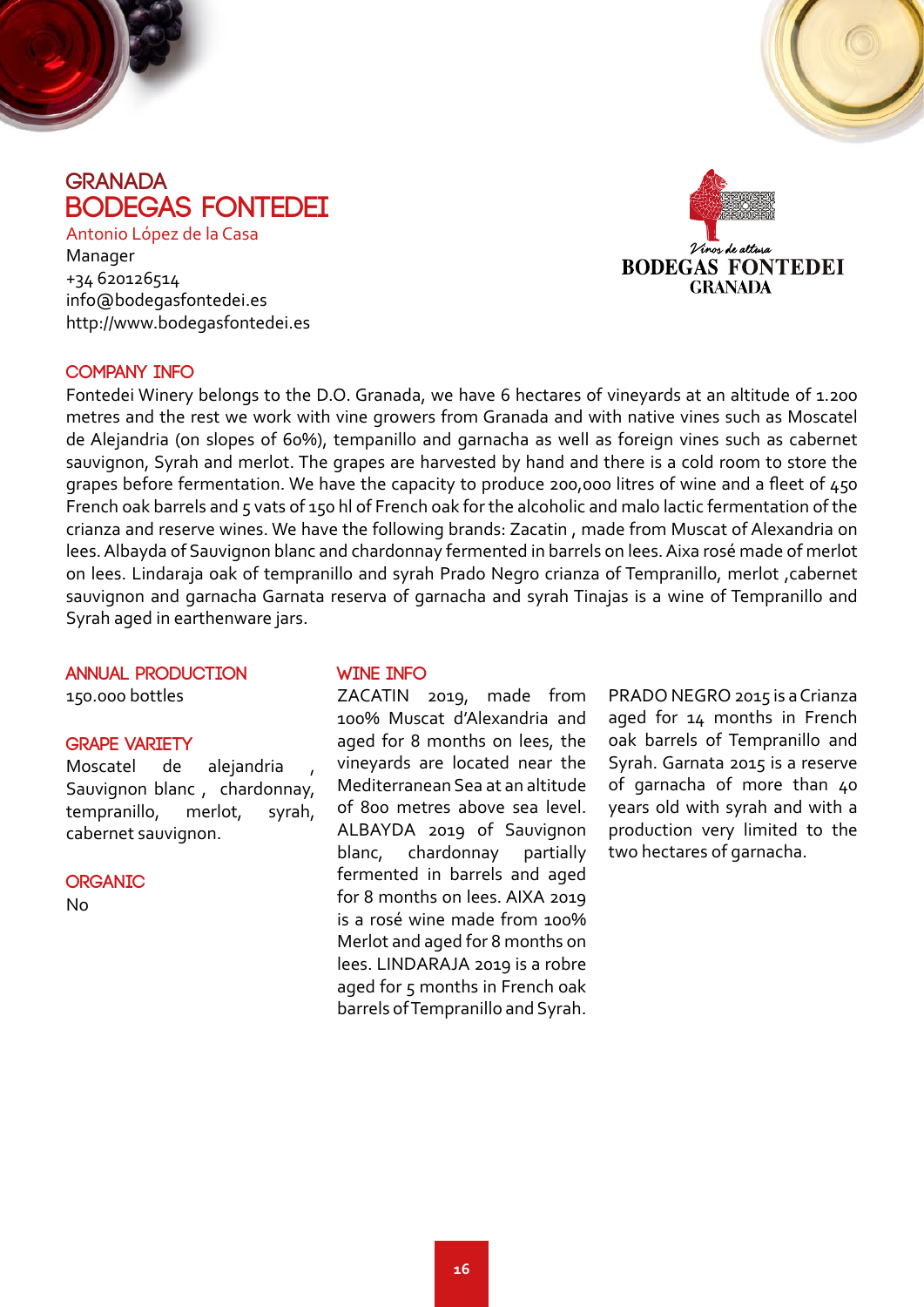<span id="page-16-0"></span>![](_page_16_Picture_0.jpeg)

![](_page_16_Picture_1.jpeg)

## **huelva BODEGAS ANDRADE**

Guadalupe Andrade González-Tabares Manager +34 655753765 informacion@bodegasandrade.es http://www.bodegasandrade.es

![](_page_16_Picture_4.jpeg)

#### **COMPANY INFO**

Bodegas Andrade is a winery founded in 1885. Actually is runned by the fifth generation of the Andrade´s Family. The winery is located in Huelva, where own two building, one of them dedicated to wine produce and the other one to museum activity and events. Bodegas Andrade produced hight quality wines. Are especialist in white wines and generous wines (sweets and fortified). Aswell they elaborate premium vinegars, with more than fifty years.

#### **ANNUAL PRODUCTION**

600.000 bottles

#### **GRAPE VARIETY**

Sauvignon Blanc, Zalema, Pedro XIménez, Palomino Fino.

#### **organic**

No

#### **WINE INFO**

Bodegas Andrade produce young white wine, generous sweets (Pedro Ximénez and Orange Wines) and fortified wines by the method of " Criaderas y Soleras".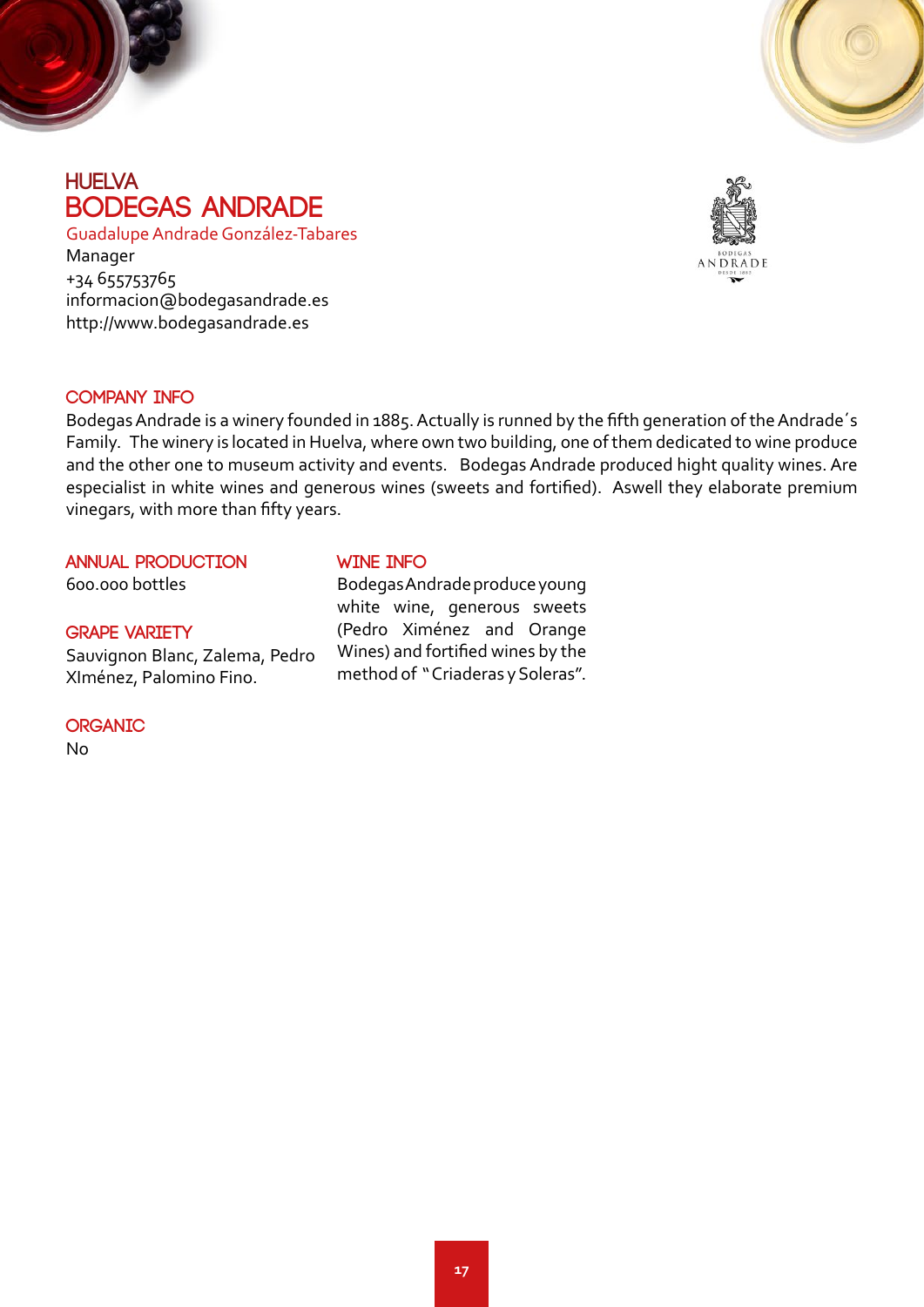<span id="page-17-0"></span>![](_page_17_Picture_0.jpeg)

## **málaga Bodega F. Schatz**

Friedrich Schatz Owner +34 678664105 bodega@f-schatz.com http://www.f-schatz.com

![](_page_17_Picture_3.jpeg)

#### **COMPANY INFO**

We produce on our own 3 ha "Finca Sanguijuela" at 700m sea level in Ronda from 9 different grape varieties, 6 different organic, biodynamic, natural wines without added sulfites. The green seed of autocton grasses and legumes is preserved for years. The canopy is "double Guyot" in spalier frames with a planting density of 5,000 vines per Ha. For plant protection we only use sulfur and biodynamic preparations (500-508). The harvest is 100% by hand. In the cellar exclusively we use mechanical processes for the wine production, desteming/crushing, then after approx. 1 week fermentation in open vats, with pushing down by hand the cap of skins several times a day, after the smoth pressing, malo-lactic fermentation in stainless steel, the ageing of 6-12 months in new and used French, Slovenian and American oak barrels on the fine lees with "sur lie" with "batonnage". We are the first organic winery in wine-growing region "Sierras de Malaga" where Ronda is the only sub-zone "Serrania de Ronda".

#### **ANNUAL PRODUCTION**

15.000 bottles

#### **GRAPE VARIETY**

Lemberger, Pinot Noir, Petit Verdot, Tempranillo, Merlot, Cab.-Sauv., Chardonnay, Moscatel Negro.

#### **organic**

Yes

#### **WINE INFO**

Red, white, rose, organic, biodynamic, natural Premium still wines, without added sulfites. S - Chardonnay "The most exotic Chardonnay in the world" C - Pinot Noir "The most southern Pinot Noir in Europe H - Acinipo "Our flagship, we are the only winery in Spain producing 100% Lemberger" A - Finca Sanguijuela "Our Coupage with Tempranillo, Syrah, Merlot and Cabernet-Sauvignon" T - Petit Verdot "Petit Verdot which completely ripens" Z - Rosado "made of Moscatel Negro grape, unique in Spain"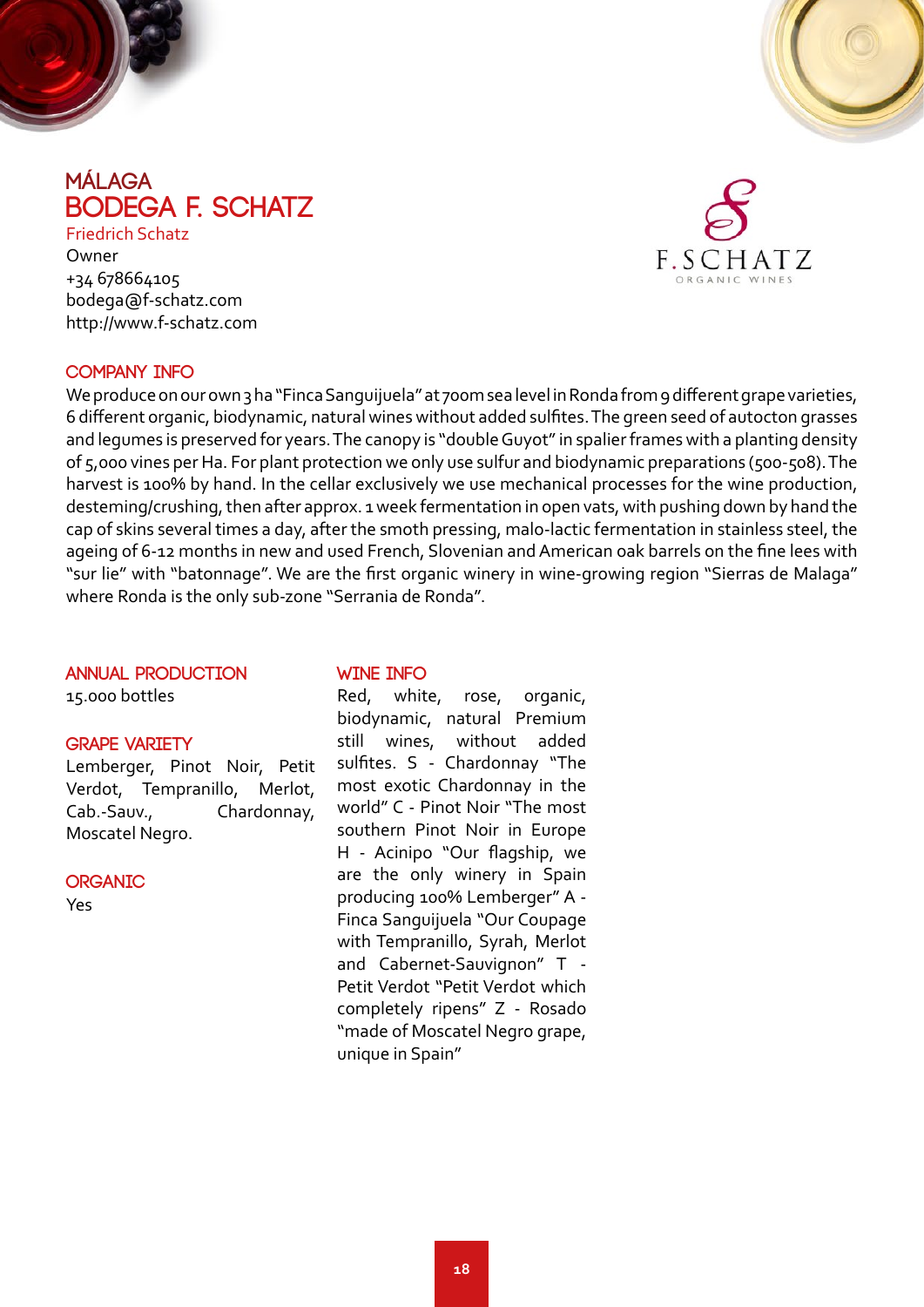<span id="page-18-0"></span>![](_page_18_Picture_0.jpeg)

## **Málaga BODEGA GARCIA HIDALGO**

Miguel Ángel García Pereila **Oenologist** +34 622879005 nfo@bodegasgarciaciahidalgo.es https://bodegasgarciahidalgo.es

![](_page_18_Picture_3.jpeg)

#### **COMPANY INFO**

The García –Hidalgo winery was founded in 2006, located in a beautiful site by the Guadalcobacín river in the area known as "Llano de la Cruz" in Ronda, whose flow waters the fertile lands of Arriate and Ronda giving also name and shelter to our artisan wine "Alcobazín".

#### **ANNUAL PRODUCTION**

10.000 bottles

#### **GRAPE VARIETY**

Syrah, Merlot y Cabernet souvignon

#### **organic**

Yes

#### **WINE INFO**

Grape variety: Cabernet Souvignon, shyrah and merlot,Visual: Cherry red with a violet rim, bright youthful tones, clean and bright, deep layer and good tearsNose: A fresh fruit, cherries, raspberries and blackberries, slight hint of flowers.Mouth: presents good structure and permanence, balanced with long tannins and a pleasant finish.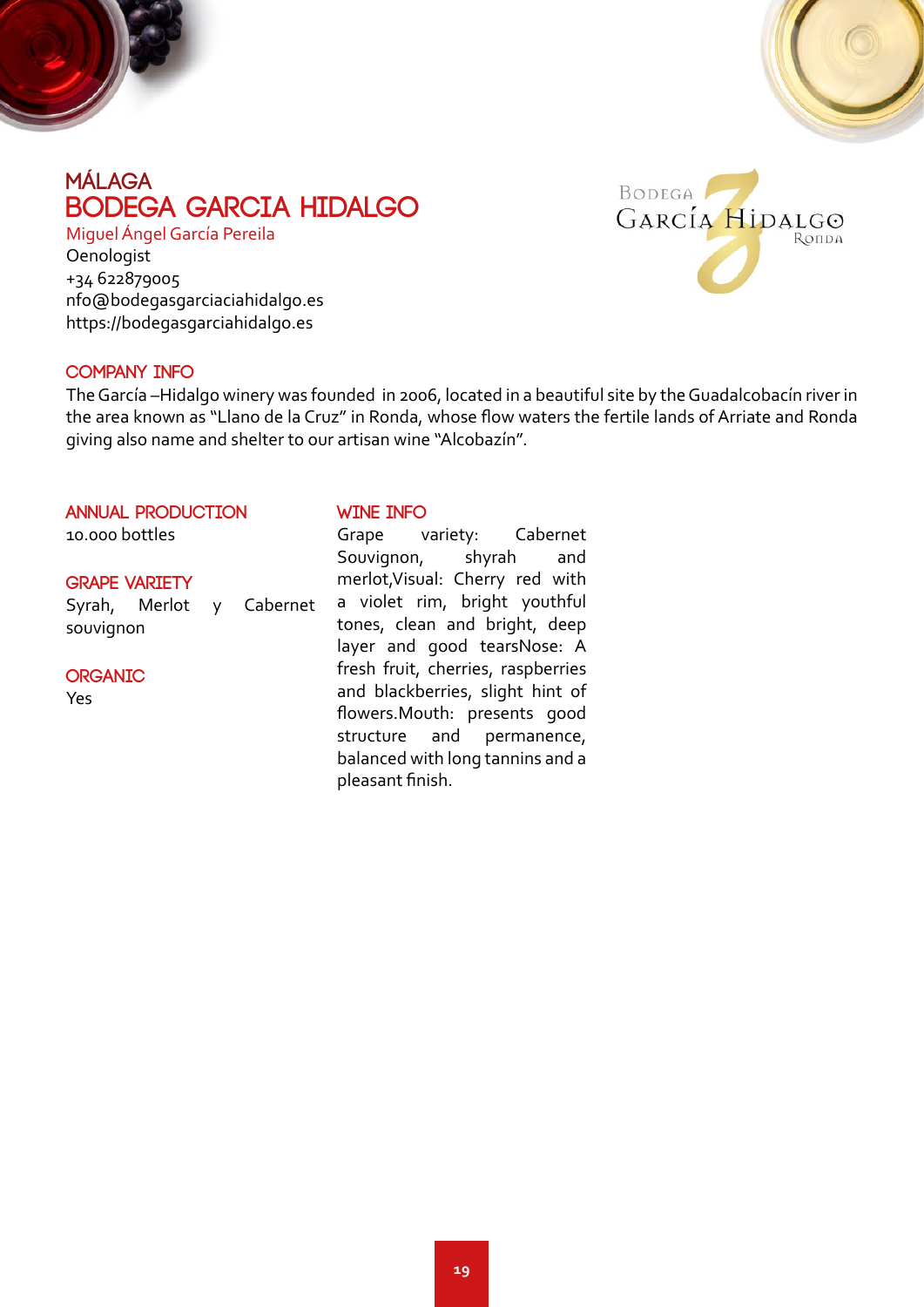<span id="page-19-0"></span>![](_page_19_Picture_0.jpeg)

## **málaga BODEGA LA MELONERA**

LA MELONERA  $RONDA$ 

Ana de Castro **Oenologist** +34 607192691 acastro@lamelonera.com https://lamelonera.com/?lang=en

#### **COMPANY INFO**

In 2004 we began to study a facsimile edition of a book by Simón de Rojas Clemente published in 1807. Our technical team began the search and found up to forty-seven minority varieties that are local to Andalusia but which had been abandoned due to the phylloxera plague, in the mid-19th century. Together with other state-run research centres, we began to reintroduce a number of these varieties. Recovery work is ongoing and the objective is to create a winery that –based on this varietal heritage – produces inspiring new vintages that stand out against globalised wines with standard aromas. The privileged location of Ronda, its unique geographical and environmental qualities, its culture and thousand-year winemaking history meant that this enclave was chosen for the development of a unique winemaking venture: La Melonera, a property covering two- hundred hectares that owes its name to a variety of grape that has recently been recovered.

#### **ANNUAL PRODUCTION**

50.000 bottles

#### **GRAPE VARIETY**

Tintilla De Rota, Rome, Blasco, Melonera, Doradilla, Px, Morisco, Garnacha, Syrah.

**organic**

Yes

#### **WINE INFO**

Encina del inglés blanco: a dry wine made with the typical varieties that are used in andalucia to make the sweet wines, morisco muscat, px and doradilla with a funny salty end. Encina del ingles tinto: the wine that best represents the essence of where it comes from; ronda. Aged 9 months in large medium toast allier french oak barrels, the rest of the ageing is done in the bottle. Made with a coupage of international and native grapes from andalucia. Payoya negra: our flagship wine, result of the work of recovery native grapes from Andalucia. A wine with marked personality. 12 months in

Allier French oak barrels (60HL) without toast, rest in bottle. Tintilla de Rota (40%), Romé (15%), Syrah (45%). YO SOLO: Yo Solo, Only idigenous varieties recovered by the Melonera. Tribute to Bernardo de Gálvez for contributing to the diffusion of Andalucia grapes in the New world. 15 months in the same barrels where it fermented. Allier french oak barrel (300L), rest in bottle. Blasco (50%), Melonera (50%).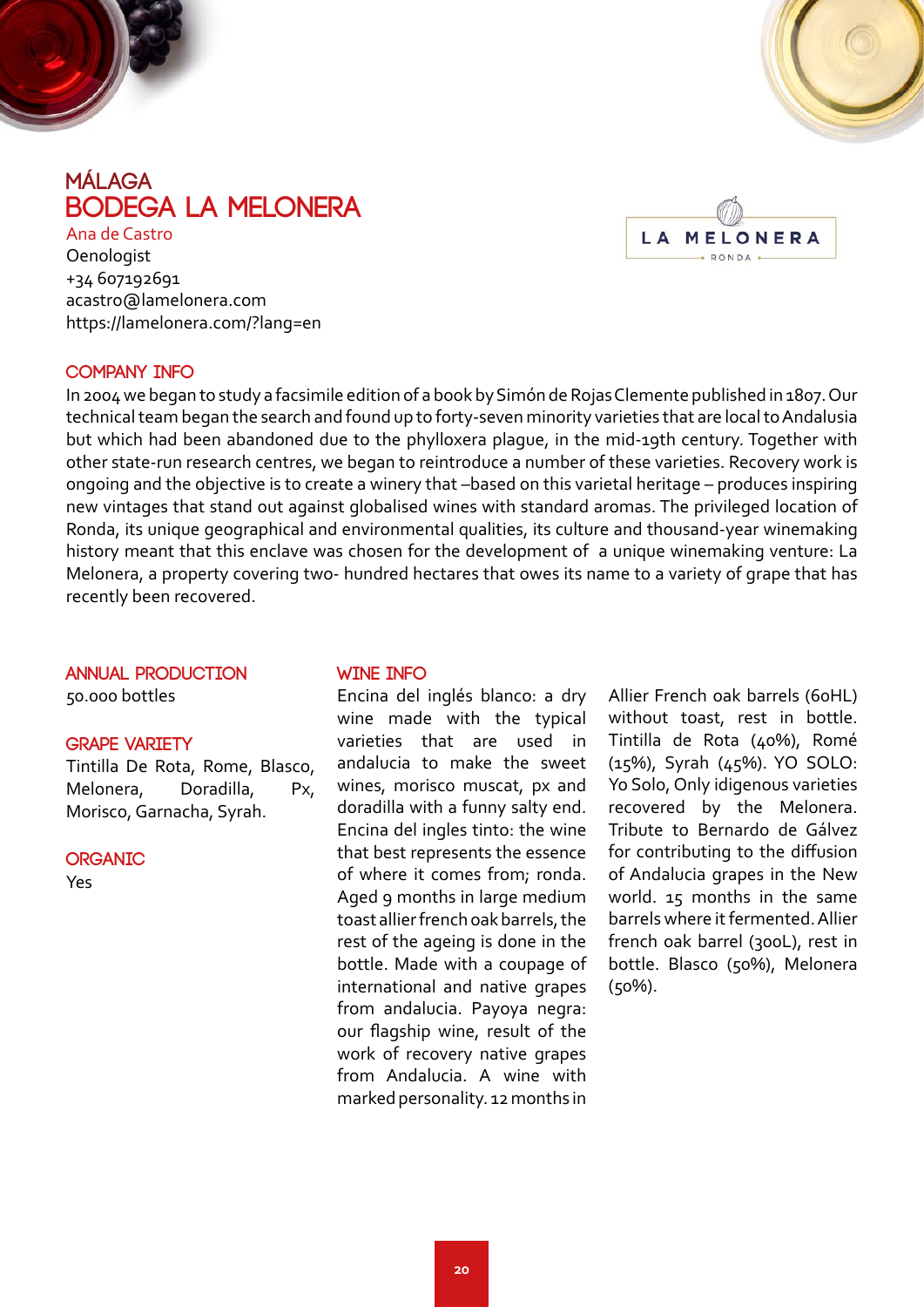<span id="page-20-0"></span>![](_page_20_Picture_0.jpeg)

![](_page_20_Picture_1.jpeg)

## **málaga BODEGA Y VIÑEDOS DE LA CAPUCHINA SL**

![](_page_20_Picture_3.jpeg)

Susana García Segura

Manager and Owner +34 679153639 info@bodegalacapuchina.es http://www.bodegalacapuchina.es

#### **COMPANY INFO**

Bodega La Capuchina is a family winery located in the north of the province of Málaga. With 20 hectares of sustainably cultivated vineyards, we elaborate modern wines of Sierras de Málaga and traditional of Málaga D.O.

#### **ANNUAL PRODUCTION**

25.000 bottles

#### **GRAPE VARIETY**

Petit verdot, Syrah, Caberbet franc, Moscatel de Alejandría, Pedro Ximén, Doradilla, Tintilla de Rota, Romé, C.sauvignon, Blasco.

#### **organic**

No

#### **WINE INFO**

Actualy we elaborate five red wines: one monovarietal Petit verdot and four different coupague of red varieties. One rosé with Petit verdot and Doradilla, Two monorietals fresh white wines (Moscatel Alejandría and Doradilla) and two sweet wines (Naturally sweet of Moscatel and fortified wine of PX).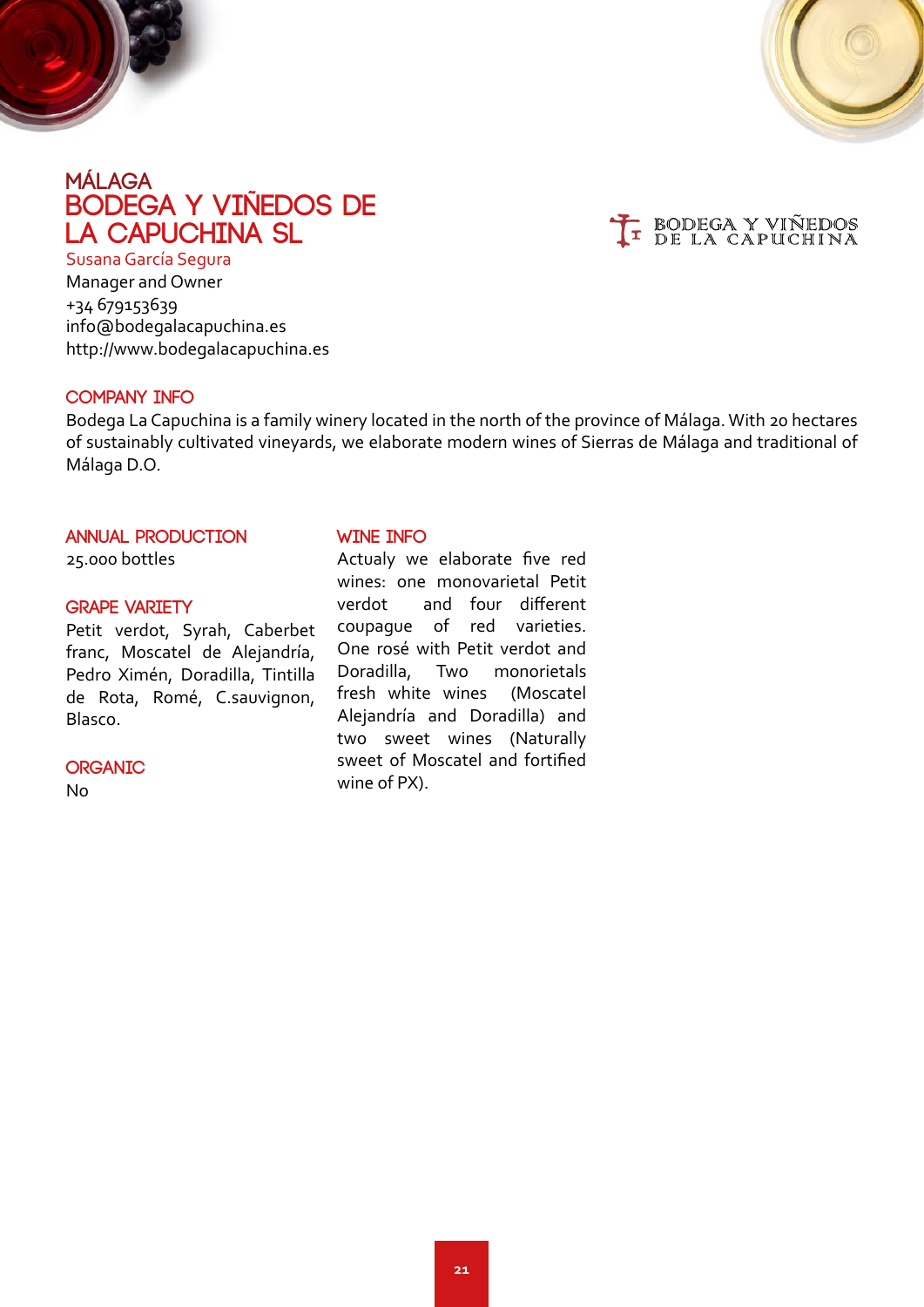<span id="page-21-0"></span>![](_page_21_Picture_0.jpeg)

## **málaga Bodegas Bentomiz**

http://www.bodegasbentomiz.com

Clara Verheij Manager +34 658845285 info@bodegasbentomiz.com Bodegas Bentomi

#### **COMPANY INFO**

Dutch couple Clara Verheij and André Both fell in love with the Axarquía when they came to Spain in 1995. They had their own businesses (André as a constructor; Clara opened a language school) but they were keen wine lovers and, having bought an abandoned vineyard near Sayalonga, soon produced their own wine as a hobby. Impressed by the exceptional q uality of the Malaga grapes, they gradually realised that the potential to produce premium wines was there. They opened the Bodegas Bentomiz winery in 2004 and their first wine, the Ariyanas Naturalmente Dulce, was very well received by specialists. Since then they have gone from strengh to strength. original. The wines are mainly based on grapes typical of the Axarquía region, such as Moscatel de Alejandría or the less well known indigenous Romé grape. They have won many prizes and regularly receive excellent scores in wine guides and great reviews from Masters of Wine such as Jancis Robinson and Pedro Ballesteros. The bodega houses a restaurant and offers a wide range of enotouristic activities.

| <b>ANNUAL PRODUCTION</b>                               | <b>WINE INFO</b>                                                                       |                                                            |
|--------------------------------------------------------|----------------------------------------------------------------------------------------|------------------------------------------------------------|
| 30.000 bottles                                         | PiXel: dry white of Pedro Ximenez<br>and Moscatel de Alejandria.                       | Ariyanas Terruño Pizarroso:<br>unfortified dessert wine of |
| <b>GRAPE VARIETY</b>                                   |                                                                                        | Moscatel de Alejandria with                                |
| Moscatel, Romé, Tempranillo,<br>Merlot, Pedro Ximenez. | Ariyanas Seco Sobre Lías Finas:<br>dry white wine of Moscatel de                       | ageing on French oak.                                      |
|                                                        | Alejandría.                                                                            | Ariyanas David: unfortified red<br>dessert wine of Merlot. |
| <b>ORGANIC</b><br>No                                   | Ariyanas Romé Rosado: rosé of<br>the indigenous Romé grape.                            |                                                            |
|                                                        | Ariyanas Tinto: red wine of<br>Merlot, Tempranillo and Romé.                           |                                                            |
|                                                        | RAYYA: red of Tempranillo,<br>carbonic maceration.                                     |                                                            |
|                                                        | Ariyanas Naturalmente Dulce:<br>unfortified dessert wine of<br>Moscatel de Alejandria. |                                                            |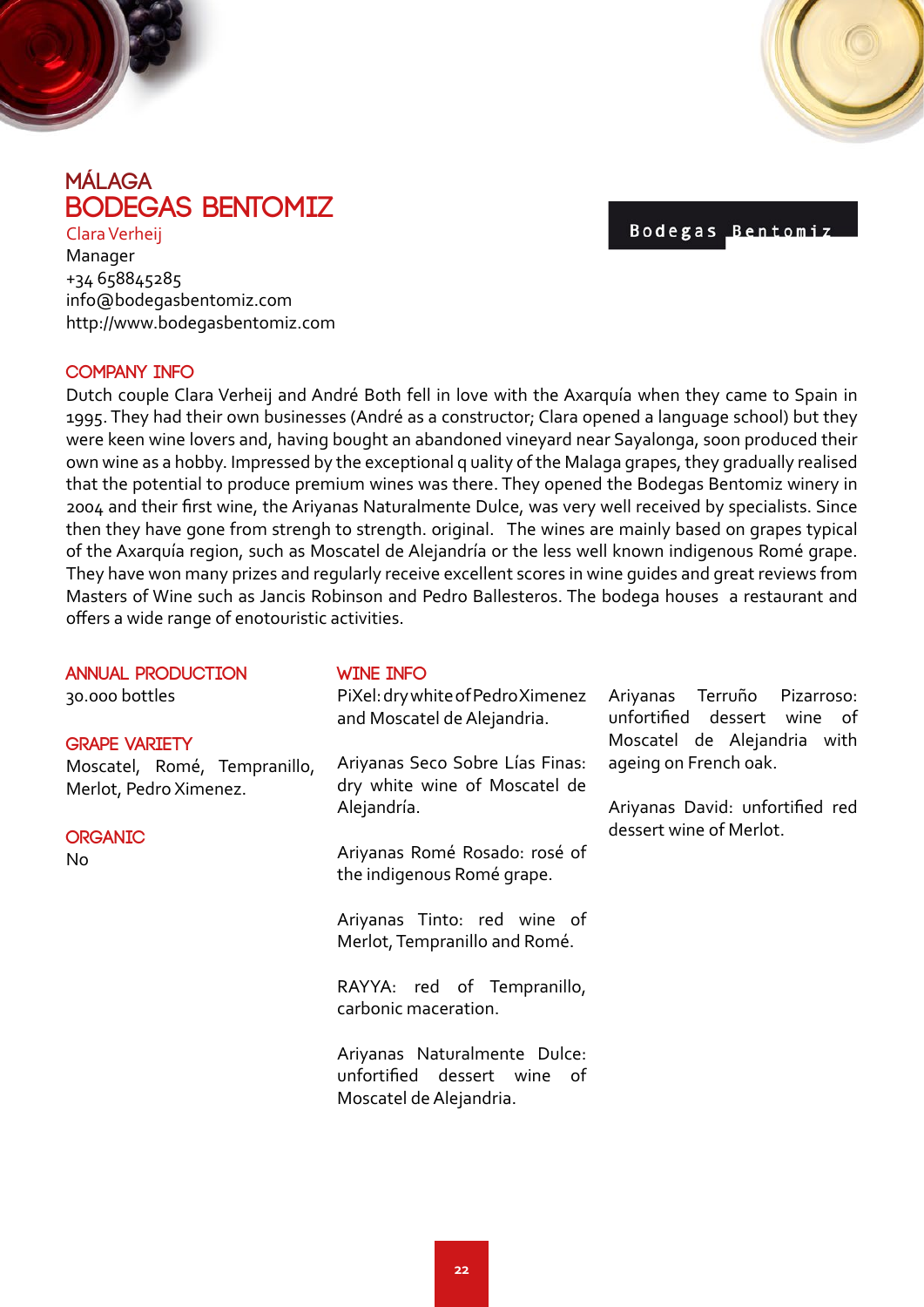<span id="page-22-0"></span>![](_page_22_Picture_0.jpeg)

![](_page_22_Picture_1.jpeg)

## **málaga Bodegas Dimobe**

Ignacio Garijo Avilés Export Manager +34 679752718 ignacio@dimobe.es http://www.dimobe.es

#### **COMPANY INFO**

Bodegas Dimobe is a 4th generation family business established in 1927 in Moclinejo. Dedicated from the beginning to the elaboration of moscatel wine with the grapes from its own vineyards, currently produces a wide range of wines (dry white, rosé, red, sparkling and sweet wines) and vermouths. It has opted resolutely for the quality product from superior quality grapes, thanks to the treatment that the producers give to the grapes in the same vineyard. This work is completed with the careful elaboration carried out in the winery.

#### **ANNUAL PRODUCTION**

95.000 bottles

#### **GRAPE VARIETY**

Moscatel, Pedro Ximénez, Romé, Syrah, Petit Verdot.

#### **organic**

No

#### **WINE INFO**

Some of the wines produced by Bodegas Dimobe are included under the Appellation of Origin Málaga, the oldest and the most traditional in Spain. All of the are produced with the varieties of grapes Moscatel and Pedro Ximénez. We produce Sweet natural wines, Naturally sweet wines, Sweet old wines, Dry old wines... and a very wide range of traditional wines.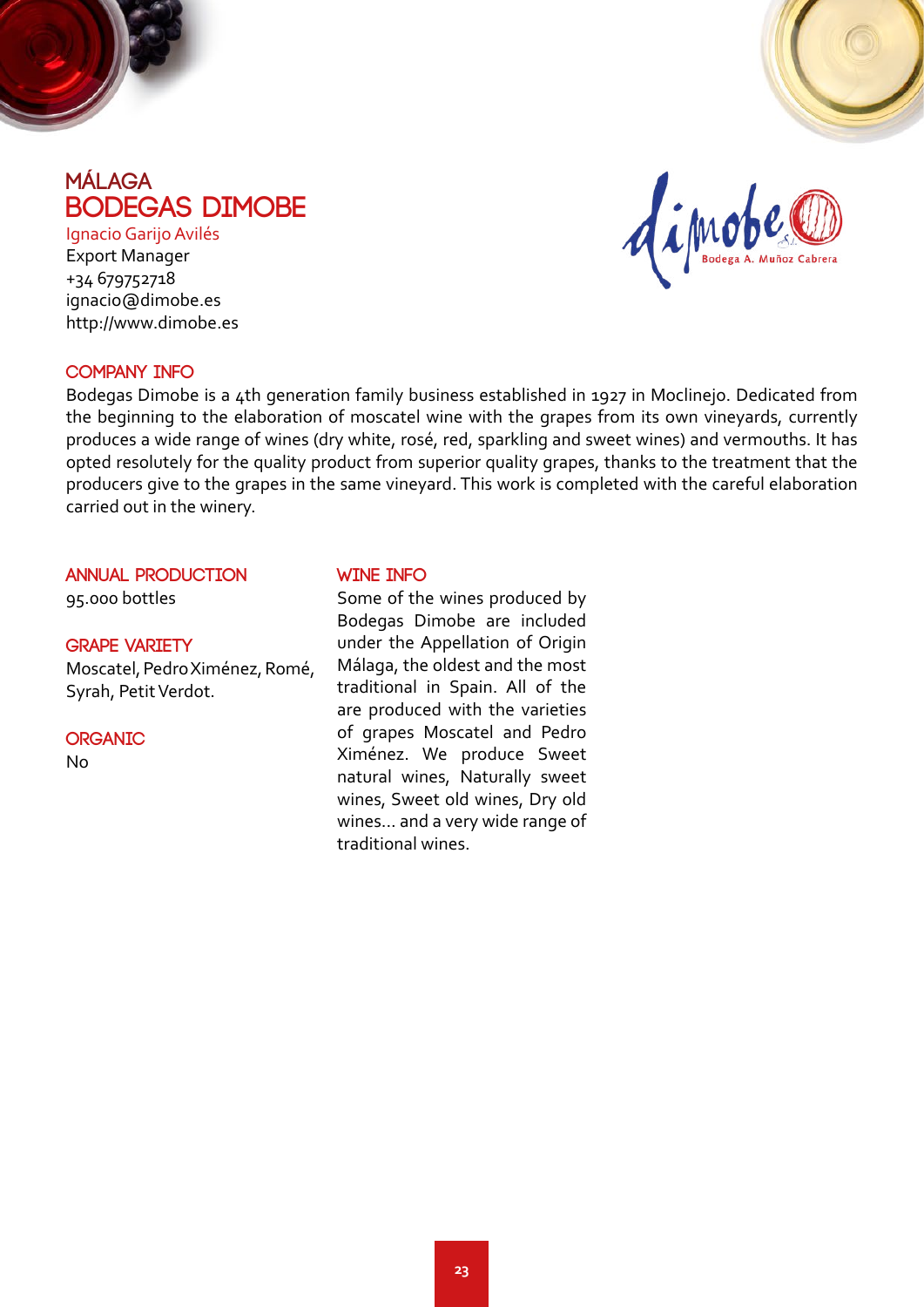<span id="page-23-0"></span>![](_page_23_Picture_0.jpeg)

![](_page_23_Picture_1.jpeg)

## **málaga BODEGAS QUITAPENAS**

Marta Suárez Prieto Manager +34 658345022 martasuarez@quitapenas.es https://quitapenas.es/

![](_page_23_Picture_4.jpeg)

#### **COMPANY INFO**

Bodegas Quitapenas takes pride in being the oldest Malaga wine shipper. The origin of the Bodega goes back to 1672 in the small Andalusian village of CUTAR in the province of Malaga. The Suarez family planted his first vineyard there and built a wine press and continued as vineyard growers in CUTAR right up until 1880 which was the year of the disastrous Phylloxera vine disease in Malaga. It was in fact in 1880 when Sr. Francisco Suarez Pineda, great-great grandfather of the present generation, decided to build a Bodega in El Palo, Málaga. Today, Bodegas Quitapenas continues to be a family business, after 140 years of good wine making.

#### **ANNUAL PRODUCTION**

500.000 bottles

#### **GRAPE VARIETY**

Pedro Ximenez, Moscatel, Tempranillo, Airén.

#### **organic**

Yes

#### **WINE INFO**

Bodegas Quitapenas has pleasure in presenting you a high quality selection of Quitapenas Pedro Ximenez and Muscat wines to suit every taste. Our fine Pedro Ximenez seleccion of Malaga wines (old wines, dry, sweet, vermouth ,semi-sweet, etc.) Our exquisite Moscatel range of Quitapenas Malaga wines (dry, sweet, sparkling, etc.) Our wines are packed in cases of 6 or 12 bottles x 75 cl. and half bottles (37,5cl) are also available. High tech production methods go hand in hand with traditional processes. We offer you a long experience exporting our fine wines to innumerable markets in Europe, Asia and America.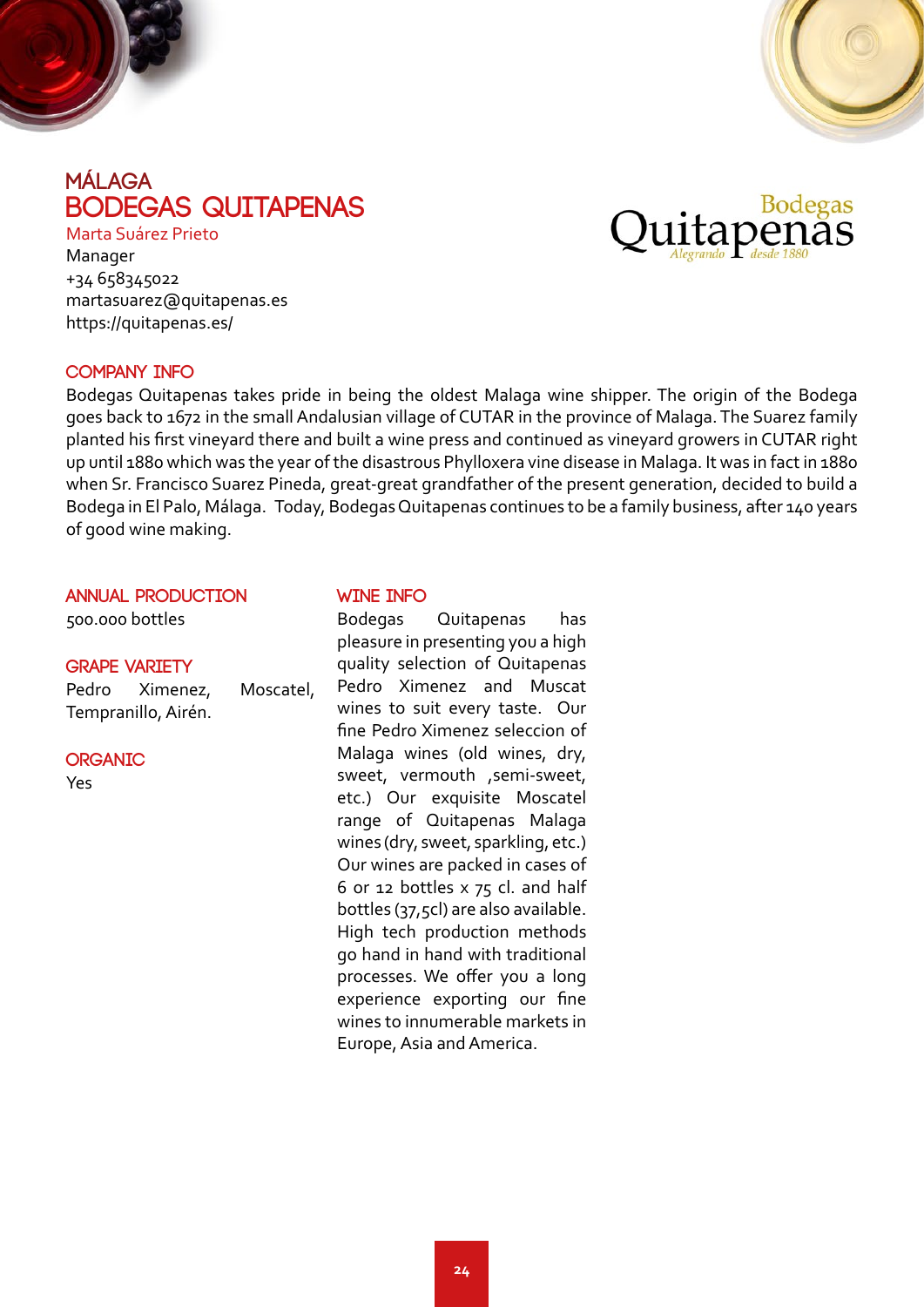<span id="page-24-0"></span>![](_page_24_Picture_0.jpeg)

## **málaga BODEGAS VICTORIA ORDOÑEZ E HIJOS**

Victoria Ordoñez Marti-Aguilar Owner +34 952228540 victoria.ordonez@comavi.es https://www.victoriaordonez.com

![](_page_24_Picture_4.jpeg)

#### **COMPANY INFO**

Victoria Ordóñez has been linked to the world of wine since her childhood. Her father, José María Ordóñez, was a pioneer in the distribution of high-end wines in the province of Málaga. Although Victoria's professional career took other paths - she is a doctor in Medicine -, in 2004 she decided to join the wine sector, combining her new work with health management. Everything he knows, he confesses that he owes it to the great Austrian winemaker Alois Kracher, with whom she worked side by side until his death in 2007. It was then that Victoria Ordóñez decided to turn her career around, focusing exclusively on the exciting world of wine. In 2015 she decided to develop her own project to recover the most emblematic indigenous variety in the History of Málaga Wines: the Pedro Ximénez grape from the Natural Park of Los Montes de Málaga, with ecological and sustainability criteria. In this business adventure, she is accompanied by her son, Guillermo Martín Ordóñez, an agronomist, who brings his personal vision and creativity to the different elaborations of the winery.

#### **ANNUAL PRODUCTION**

60-80.000 bottles

#### **GRAPE VARIETY**

Pedro Ximenez, Moscatel, Petit Verdot, Cabernet Sauvignon, Tempranillo, Syrah.

#### **organic**

No

#### **WINE INFO**

Some are in the process of organic certification, others are vegan certified. They can be defined as artisan, terroir bound wines. A common characteristic to all of them is fineness and elegance. From an oenological point of view, the major contribution of the winery is the recovery of the MOUNTAIN WINES, still dry white wines from Pedro Ximenez in Montes de Málaga, which disappeared about 150 years ago. Victoria Ordóñez and Guillermo Martín, make in the Denomination of Origen Sierras de Málaga three whites from Pedro Ximenez (Mountain Wine) and Moscatel aged sur lees and two reds from Petit Verdot and

Cabernet Sauvignon with long ageing. They also produce a sparkling rosé brut nature. They are very exclusive gastronomic wines, which are very well positioned and referenced in top restaurants in Europe and the USA.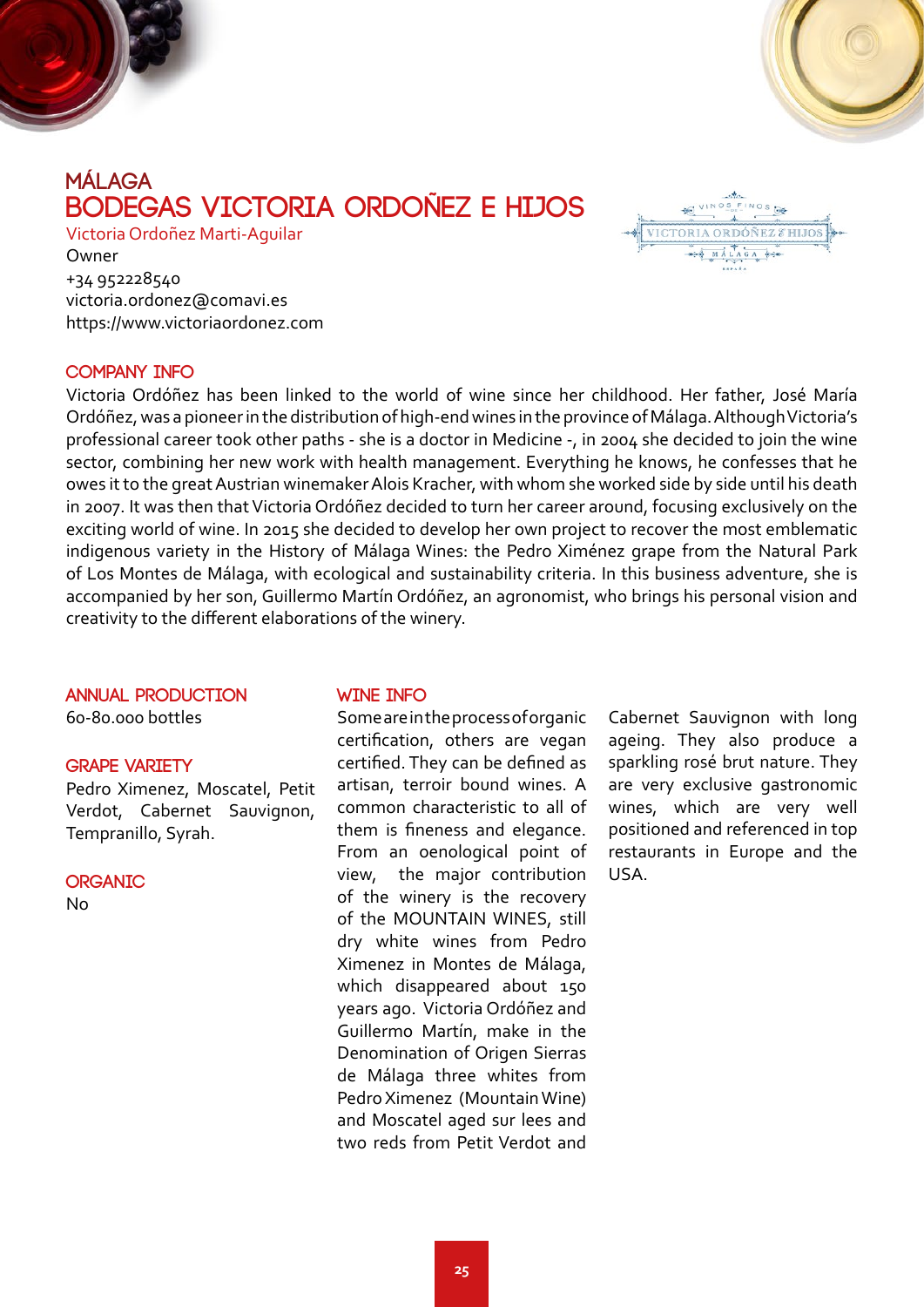<span id="page-25-0"></span>![](_page_25_Picture_0.jpeg)

![](_page_25_Picture_1.jpeg)

**LOS AGUILARES** 

**Oenologist** +34 650431060 bodega@cortijolosaguilares.com https://cortijolosaguilares.com/

#### **COMPANY INFO**

Cortijo los Aguilares is a small winery located closed to Ronda, and ancient city with deep tradition on winemaking for centuries. The vines are grown organicly and they are located in a magnificent landscape of hill with old trees allaround. We are focused on produce high quality red wine that shows in the glass the complexity of the terroir where the vines are located. We are memeber of Grandes Pagos de España for more than 7 years now.

#### **ANNUAL PRODUCTION**

120.000 bottles

#### **GRAPE VARIETY**

Petit Verdot, Pinot Noir, Tempranillo, Syrah, Garnacha

**organic**

Yes

#### **WINE INFO**

The wines produced by cortijo los Aguilares are the perfect expression of the terroir where the vines are grown. we repect the character of the grape and let it shows its best each vintage. Our Pinot Noir, quite unique, has got three times the Golden Medal at Mondial des Pinots in Switzerland. The rest of the wines have great rates in wine guides.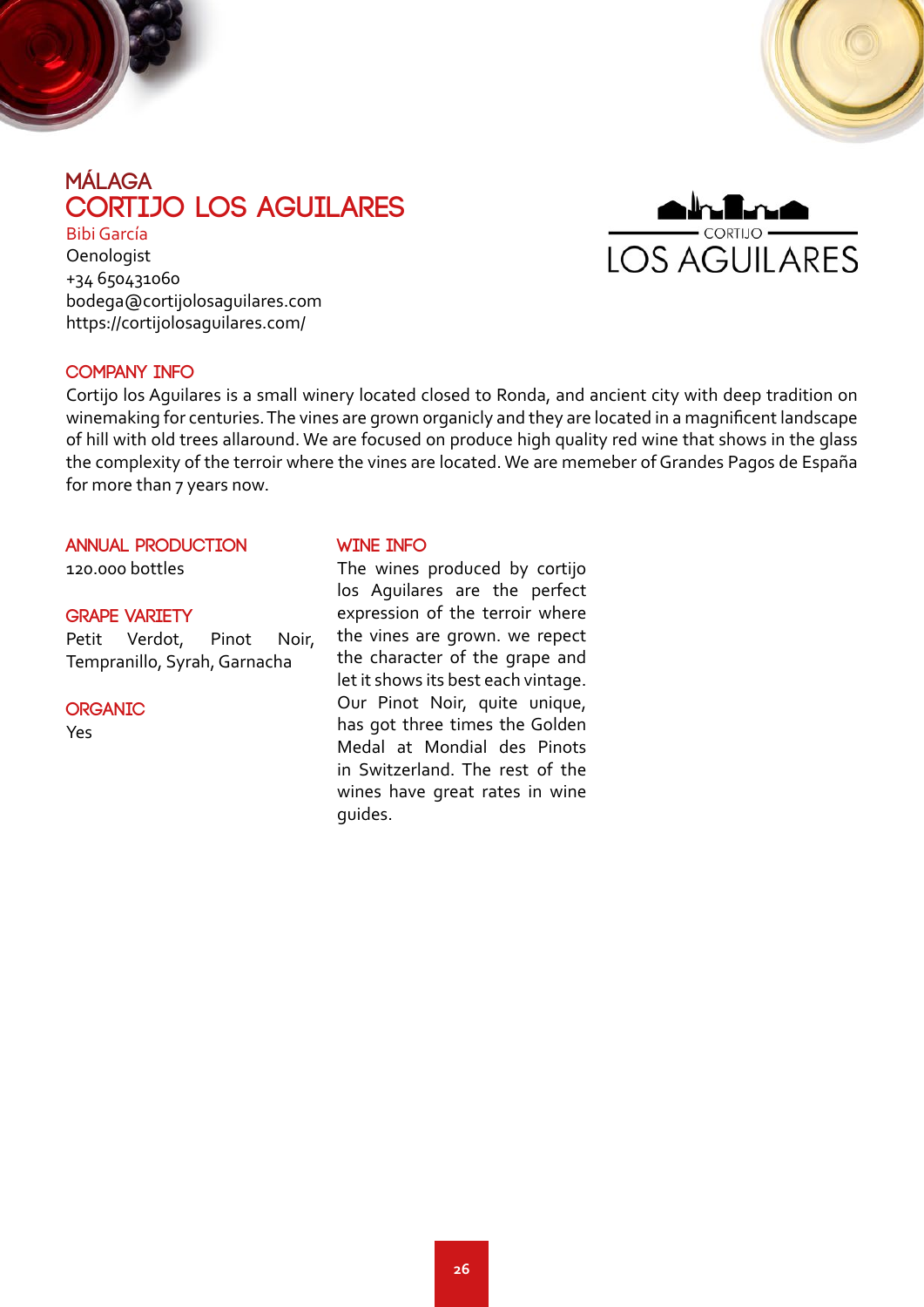<span id="page-26-0"></span>![](_page_26_Picture_0.jpeg)

## **málaga VIÑEDOS VERTICALES**

Vicente Inat Estrada **Oenologist** +34 607787768 vicente@vverticales.es https://www.vverticales.es/

![](_page_26_Picture_3.jpeg)

#### **COMPANY INFO**

Viñedos Verticales is the dream come true of two friends: Juan Muñoz, the 3rd generation of winegrowers and winemakers in the region and Vicente Inat, a winemaker with experience in several wine growing areas. In 2015 we began on this adventure, together with our families, with the idea of making wines that express the land where they are born. We are located in Moclinejo, a small town in Axarquía (Málaga), an area very close to the Mediterranean Sea, with old vineyards growing on vertiginous slopes of schists, phyllites and slate soils. The queen of our vines is the Muscat of Alexandria, along with other varieties such as Pero Ximén, Doradilla, Garnacha and Romé. Viticulture is still very traditional here, and heroic in its own way due to the steep rocky hillsides, creating an inseparable link between the land, the vineyards, and the mules.

### **ANNUAL PRODUCTION**

30.000 bottles

#### **GRAPE VARIETY**

Moscatel, PX, Doradilla, Romé y Garnacha.

#### **organic**

No

#### **WINE INFO**

Our philosophy is to work respectfully with the environment, both in the vineyard and in the winery, with ecological products and natural fermentations. We use stainless steel, concrete vats and tanks, wooden barrels and large oak casks that are more than 100 years old. Now, we have 2 white wines, 2 red wines and 1 naturally sweet wine.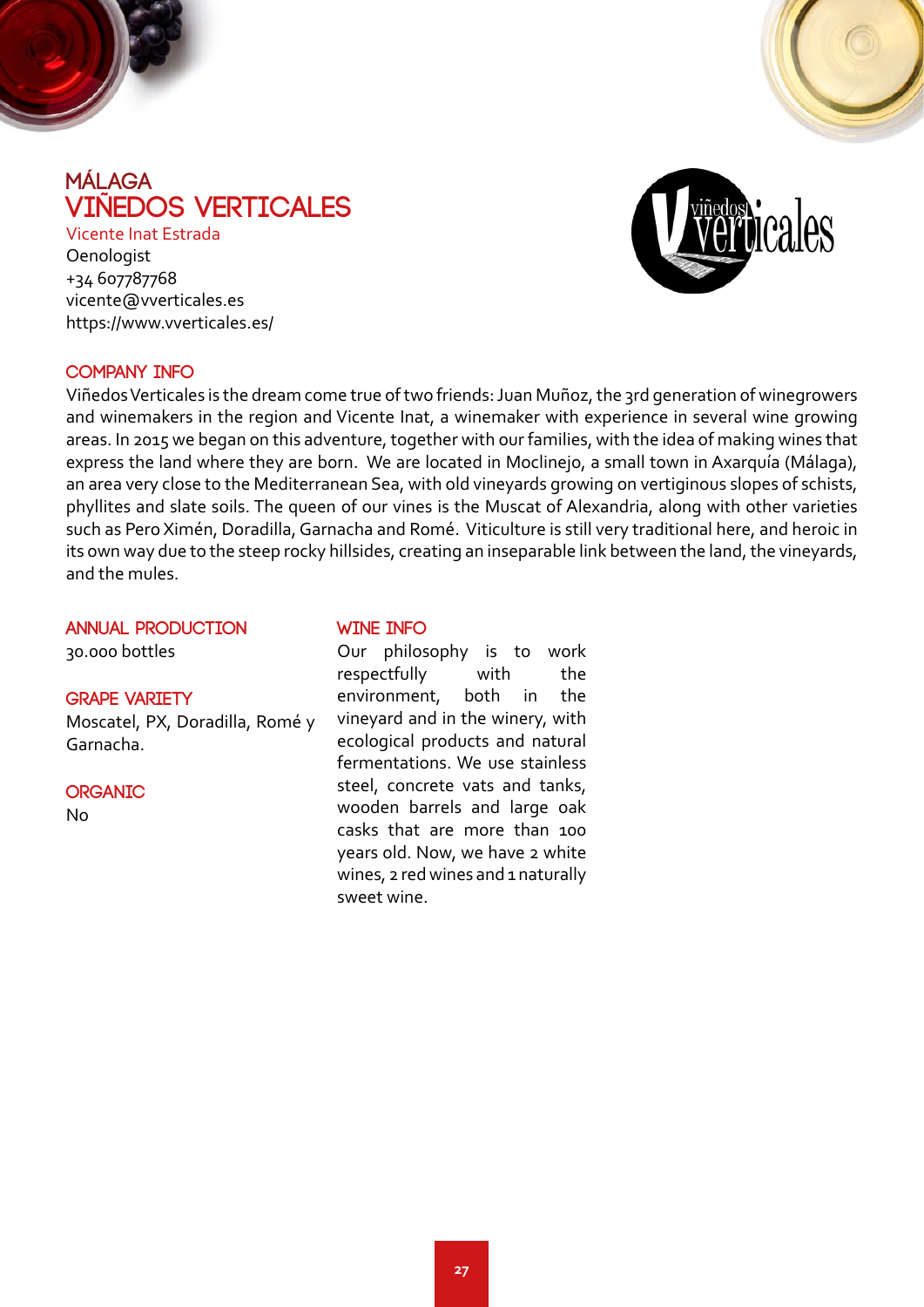<span id="page-27-0"></span>![](_page_27_Picture_0.jpeg)

![](_page_27_Picture_1.jpeg)

Manager +34 660064333 bodegastierrasavia@gmail.com https://www.bodeboca.com/bodegas/tierra-savia

## TIERRA SAVIA

#### **COMPANY INFO**

"TIERRA SAVIA is a direct tribute to our land, where our wines come from. We are Jose and Pedro, lifelong friends, and associate. We are a wine expert and an architect, farmers and winemakers. And we are always accompanied by PIU, the bird scarer. We were born and grew up basically in the countryside surrounded by everything that is naturally logical. We left, we learned and we returned. Our only intention was to make wine but, where? We are the balcony of Andalusia, in the North of the South of Spain, in Sierra Morena de Seville, why? The weather conditions are ideal, the geological composition of the soil is special, and wine has been made here for seven centuries, We are certain that wine has memory. Microvinifications, soil, native grapes recuperation, native amphoras... all of this tells where we come from"

#### **ANNUAL PRODUCTION**

35.000 bottles

#### **GRAPE VARIETY**

Garnacha, Parrona, Tempranillo, Mollar, Viognier, Etc.

#### **organic**

Yes

#### **WINE INFO**

We elaborate diferents organic wines, two white wines, dry with Viognier, fermented in tank and fermented-aged in french oak. Two red wines Tempranillo 100% aged in american oak, and another one fermented in native amphora, aged 15 month in french oak, and finally aged 6 month in amphora again. On the other hand, PIU is a project of wines that we try to recover native grapes and ancient ways of winemaking in native amphoras. PIU red is 100%

Garnacha fermented and aged a year in amphora. PIU white is 100% Parrona fermented with skins and aged in the amphora too. Finally we have four diferents PIU sparkling wines monovariety from old vines and native varieties.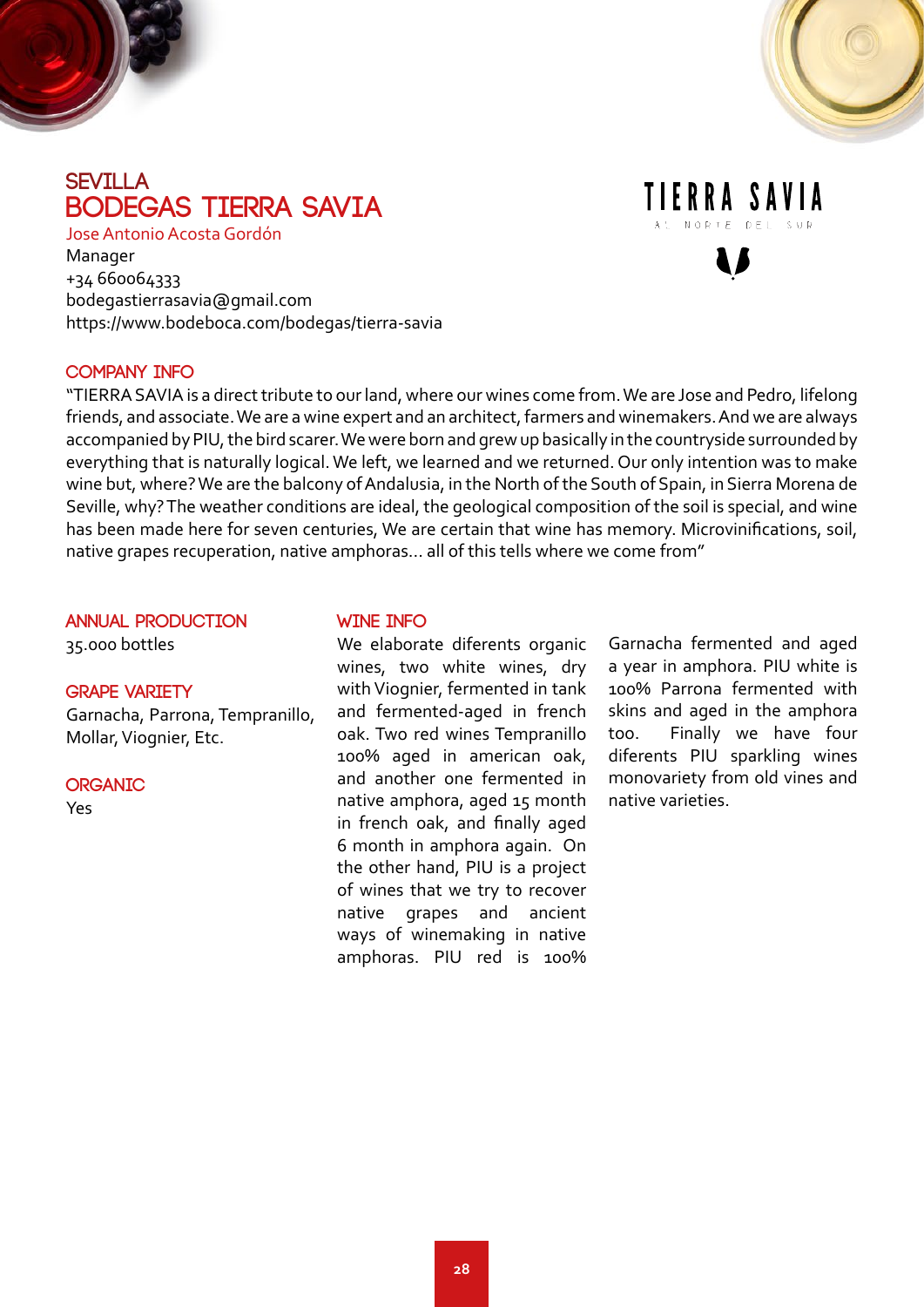<span id="page-28-0"></span>![](_page_28_Picture_0.jpeg)

## **sevilla Bodegas González Palacios**

André Acuña Sales +34 662914332 export@gonzalezpalacios.com https://gonzalezpalacios.com/

![](_page_28_Picture_3.jpeg)

Bodega González Palacios is a family winery founded in 1960 by Mr. Francisco González Palacios, who as a wine lover and expert began his work as a hobby rather than a business. Located in Lebrija, a city founded according to legend by the God Bacchus, has a privileged location on the banks of the Guadalquivir river and just a few kilometers from the Atlantic ocean, in a perfect microclimate for the production of quality wines. Our winery is under the protection of D.O.P. Lebrija, being currently the only Denomination of origin in Seville.

#### **ANNUAL PRODUCTION**

60.000

#### **GRAPE VARIETY**

Palomino, Moscatel, Sauvignon Blanc, Tempranillo, Syrah, Petit Verdot.

#### **CERTIFICATION**

No

#### **WINE INFO**

"Charloteo: 100% Petit Verdot, ALC.: 12.5% vol. It is young red wine, fresh and fruity with ripe tannins, fun to drink.

Overo: Red wine blend with 70% Temparnillo 30% Syrah, ALC.: 14% vol Medium-bodied, fresh and fruity with well rounded tannins. Aged for 12 months in French and American oak barrels.

Solo Palomino: 100% Palomino, ALC.: 13.5% vol. This vintage white wine with biological ageing is a unique dry white wine with no added alcohol. Aged under a veil of yeast in 500L American oak barrels for more than 12 months.

5 Lobitos: 100% Sauvignon Blanc. ALC.: 9% vol Young semi-sweet wine, it is fruit driven and easy to drink. Partially fermented to achieve natural sweetness and low alcohol.

Viento en la cara: Sauvignon Blanc 80% - Moscatel 20%. ALC.: 13% vol This white wine shows hints of salinity and freshness. Fermented in low controlled temperature in stainless steel vats.

Frasquito Original: 100% Palomino fino. ALC.: 15% vol Dry fortified wine elaborated with the traditional ""vintageless"" system of criaderas and soleras of more than 50 years old.

Aged under a veil of yeast in old barrels of American oak of 500L.

Frasquito Reserve: 100% Palomino fino, ALC.: 15% vol Dry fortified wine elaborated with the traditional ""vintageless"" system of criaderas and soleras ofmore than 50 years old. This wine has not been clarified nor filtered therefore retaining in bottle the same pure characteristics it has in the barrel. Aged under a veil of yeast in old barrels of American oak of 500L during 8-10 years.

Dulce Flor Moscatel: 100% Moscatel, ALC.: 15% vol Sweet wine elaborated with a selection of the best raisin clusters, fermented in controlled temperature in stainless steel vats. Fermentations is stopped with ethyl alcohol to obtain natural sweetness.

![](_page_28_Picture_22.jpeg)